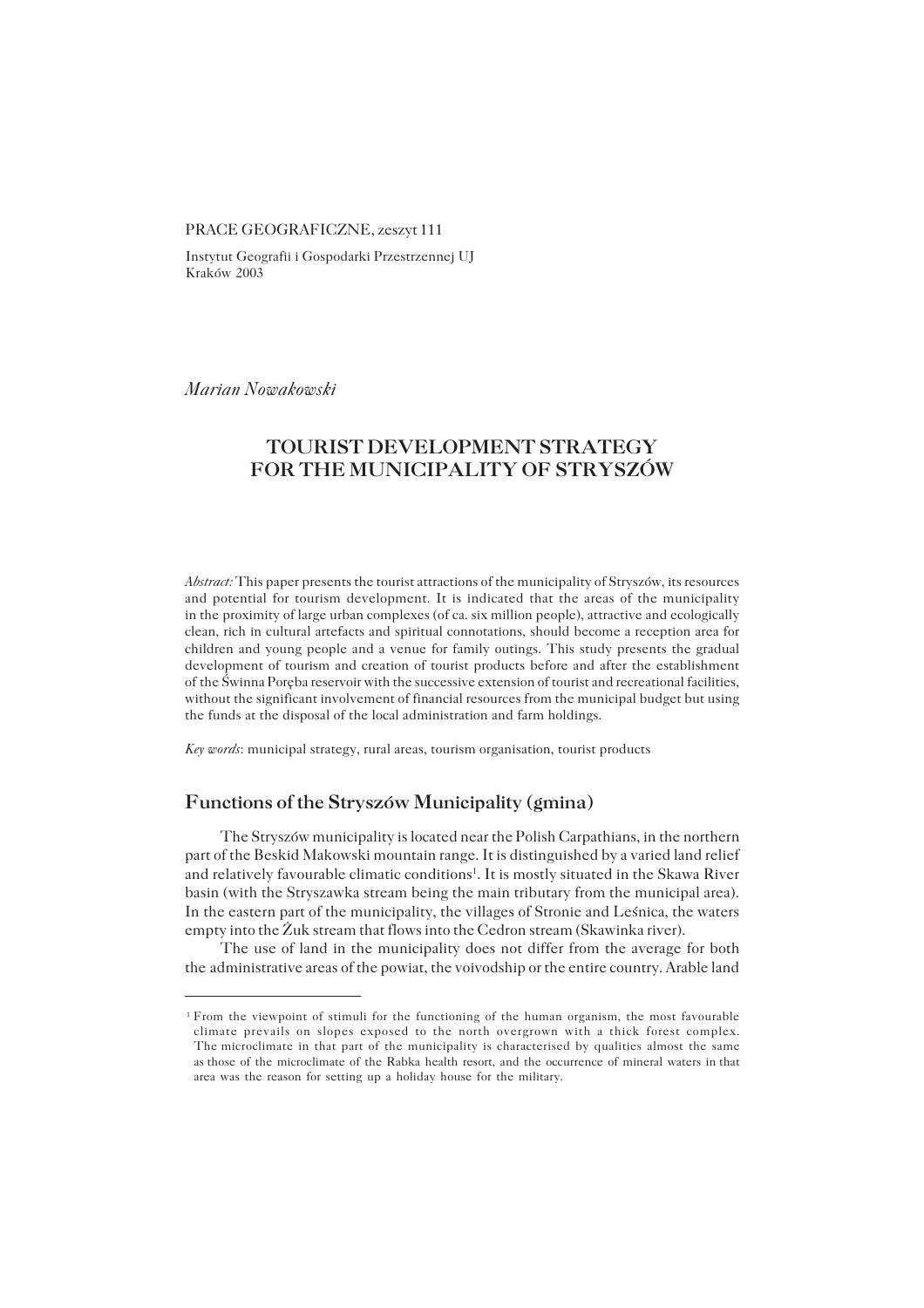constitutes a total of 57.4% (ca. 61% fallow land), and forests cover 28.1%. The species composition of mixed forests represent plant complexes typical of the Western Carpathians. A generalised picture of land use is as follows: agricultural use of slopes exposed to the south, with almost all of them used as arable land and fields for growing vegetables. The highest slopes exposed to the north and south, whose level of steepness exceeds 10%, are overgrown with forests, while meadows and pastures are situated below. Less steep areas and those located at the lowest levels are used as arable land, such as slopes with a degree of steepness usually below 8% located along the main valley in the municipality and along the Stryszawka River course. These are used principally for settlement and cultivation. Within the municipality, in higher areas, there are a number of hamlets connected with farmland and forests.

The municipal area is characterised by agricultural use of space, with the domination of allotment plots and small farm holdings of up to three hectares. These constitute the core of farming activities and, in all village administration areas, they form about 80% of the total number of farm holdings. Agricultural activity is dominated by plant growing, with extensive plant cultivation. Only a small part of produce is sold. Cultivated fields are dominated by cereals – ca. 72% of the total cultivated area. There is a low cattle−stocking density of ca. 32 animals per 100 hectares, and for stocking density of pigs the figure is below 15 animals for each 100 ha of farmland.

The preservation of traditional farming activities in the municipal area is related above all to the ageing of its rural population, which runs a major percentage of farm holdings. Currently the municipality has a population of 6.719. Even though its demographic structure does not differ from the province and national averages, population density varies throughout the municipality and there are considerable differences in the gender and age structures between particular village administrative areas.

It should be concluded that the number of farm holdings, their sizes, low level of productivity and production of commodities determine the low profitability ofagricultural production. The low profitability of holdings leads to extensive land use, low use of mineral fertilisers and plant protection chemicals (due to the low return thereon) and the lack of interest in the introduction of new and, at the same time expensive plant species. Owing to such a method of cultivating farmland, the degree of soil or food contamination in that area is very low. The farmland of the municipality should therefore be qualified as a healthy food production area.<sup>2</sup> Highly intensive directions of agricultural production, such as vegetable, orchard and herb growing, should become directions for farming in the future. The production of coniferous trees for Christmas and a further specialisation in animal breeding could be undertaken as well (efforts could be

<sup>&</sup>lt;sup>2</sup>This is evidenced by the fact that the fruit and berries grown here are purchased by German companies producing "ecological juices" and other produce on the basis thereof. It should be simultaneously mentioned that currently four farm holdings have been certificated by "Ekoland" toattest to their producing of healthy foods, and another 10 holdings are competing to be awarded such status. As a result of the campaign and encouragement from ECEAT–Poland (European Centre for Eco Agro Tourism) and the Centre for Agricultural Advisory Services (ODR) inKarniowice, 30 other farms will be applying for healthy food attestations.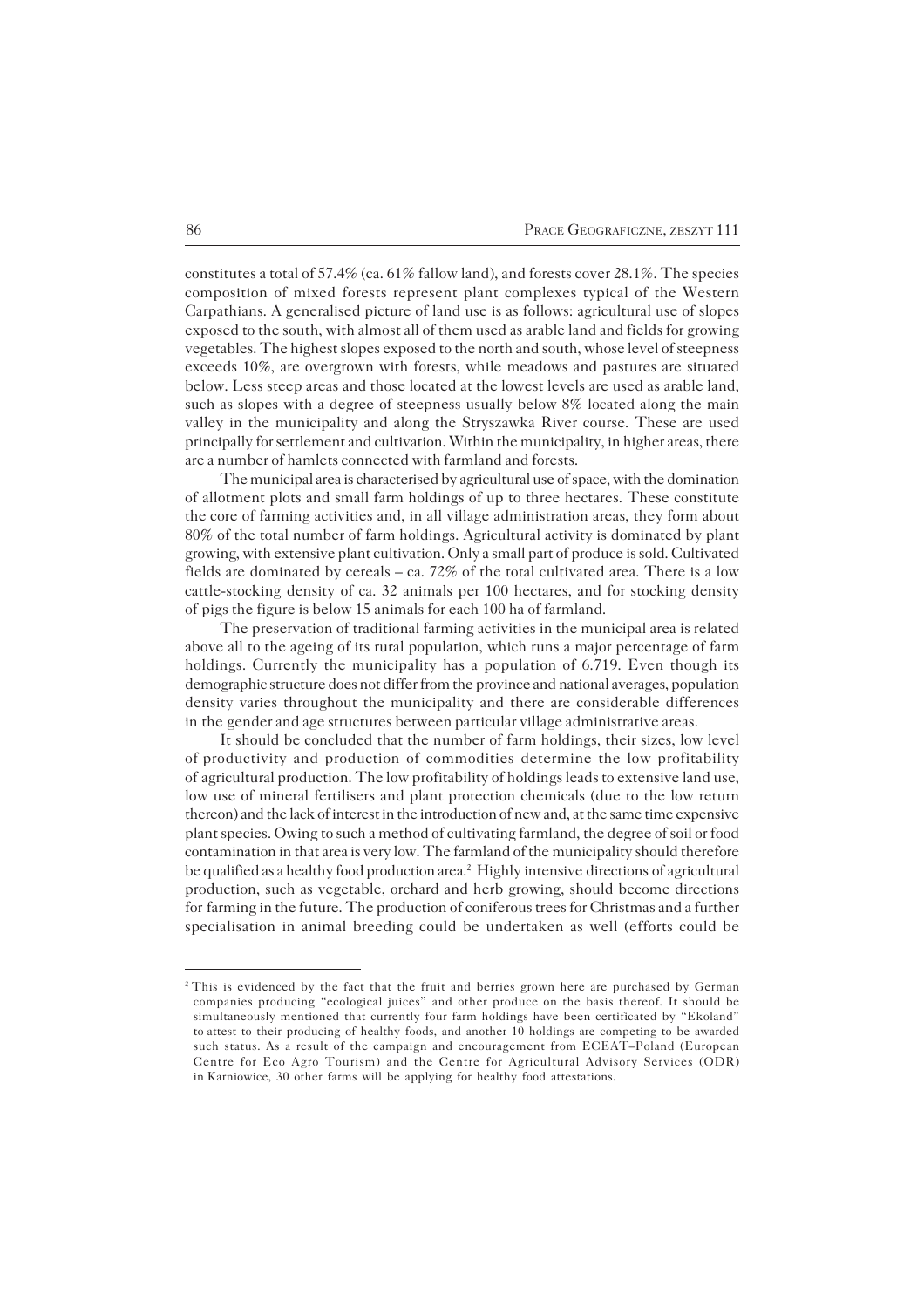concentrated on beekeeping, poultry production and the breeding of goats and sheep, with cheeses as end products).

There are a series of service establishments in the municipal economy, the general number of which is significant for a rural municipality. The 347 service establishments (according to the REGON statistical classification) engage in the following types of activities<sup>3</sup>: shoe- and boot-making (79), bricklaying (74), carpentry (58), upholstery (49), electrical and water supply and installation of sewage disposal systems (6), locksmithing (4). The remaining establishments offer trade (70), transport and other services (54).

The Stryszów municipality is very conveniently located as regards the system ofnational rail links and roads (asphalt−covered and hardened). This favourable location also means small distances to large urban complexes of south−eastern Poland. However, the public transport system is not very well developed. This is due to several reasons, including the possibility of using various means of transport and a considerable number of passenger cars and vans in the municipality (on average, every third family owns a car).

# **Assumptions for the tourism development strategy in the Stryszów municipality**

Marketing strategies should constitute a significant tool for local government authorities in developing the tourism model of the given locality, area or region. It iscommon knowledge that such strategies should pertain to the area covered by anadministrative unit that has legal and financial instruments at its disposal. At the same time, such units should be equipped with appropriate resources and planning tools, aswell as administrative and legal competencies. This indicates that such activities should be undertaken at the district and municipality level and should concern local planning. At this level of assessing the usability of an area for tourism and recreation, the following stages should be defined (Fig. 1).

In the development of tourism limited financial resources usually available tomunicipalities should be taken into account. This also applies to Stryszów. Further development should then be pursued with small financial outlays from the municipal budget or individual farms, and external funding.

As regards the planning of tourism development in the municipality, emphasis should be placed, above all, on creating the possibility to choose between such forms and scales of tourist traffic that would be co−related with the environment and the capacity of the territorial unit. Through appropriate administrative and legal measures, it is possible to shape an optimal tourism profile matching the given area and tourist market. The principal objective of this paper is to formulate Stryszów municipality's tourism development strategy.

The realisation of this objective will enable the identification of directions of activities within the municipality to stimulate its residents and create possibilities for the balanced development of the entire region. This can be achieved through focusing

<sup>3</sup> Data from the Stryszów Municipal Office (UG) as for the end of 1999.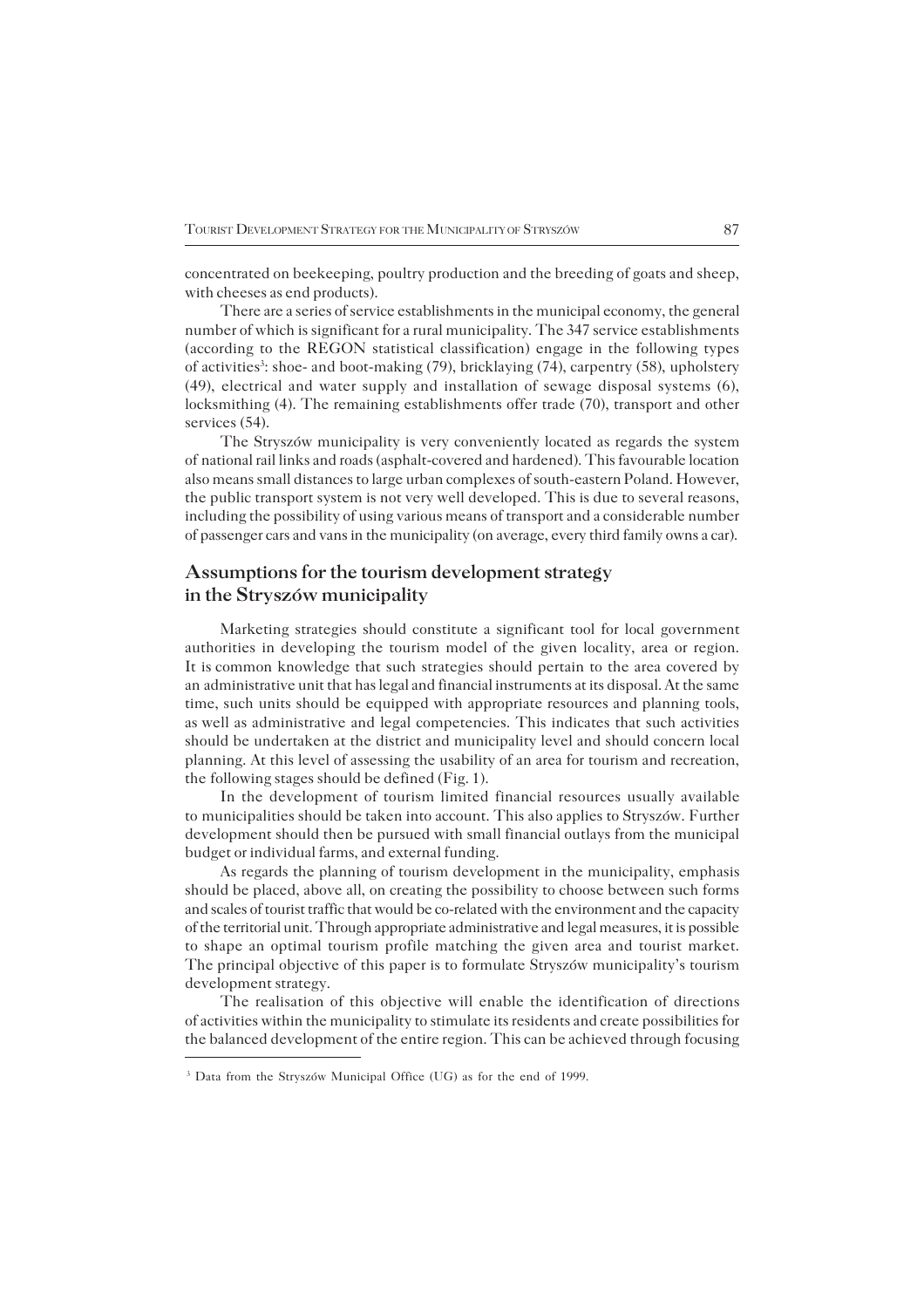

Fig. 1. Stages and levels of procedure and their relationships in the strategic planning of tourism development in the Stryszów municipality (according to M. Nowakowski)

on the proper use of natural and demographic resources, which, to date, are poorly utilised and sometimes even wasted.

It seems that one of the basic spheres of business activities in the Stryszów municipality, which would be capable of quickly mobilising municipal resources, would be one making use of its natural, geographical and social assets (Map 1). Further dynamic development of that area can take place through tourism development. Considering the state of the environment, the low level of pollution, as well as the municipality's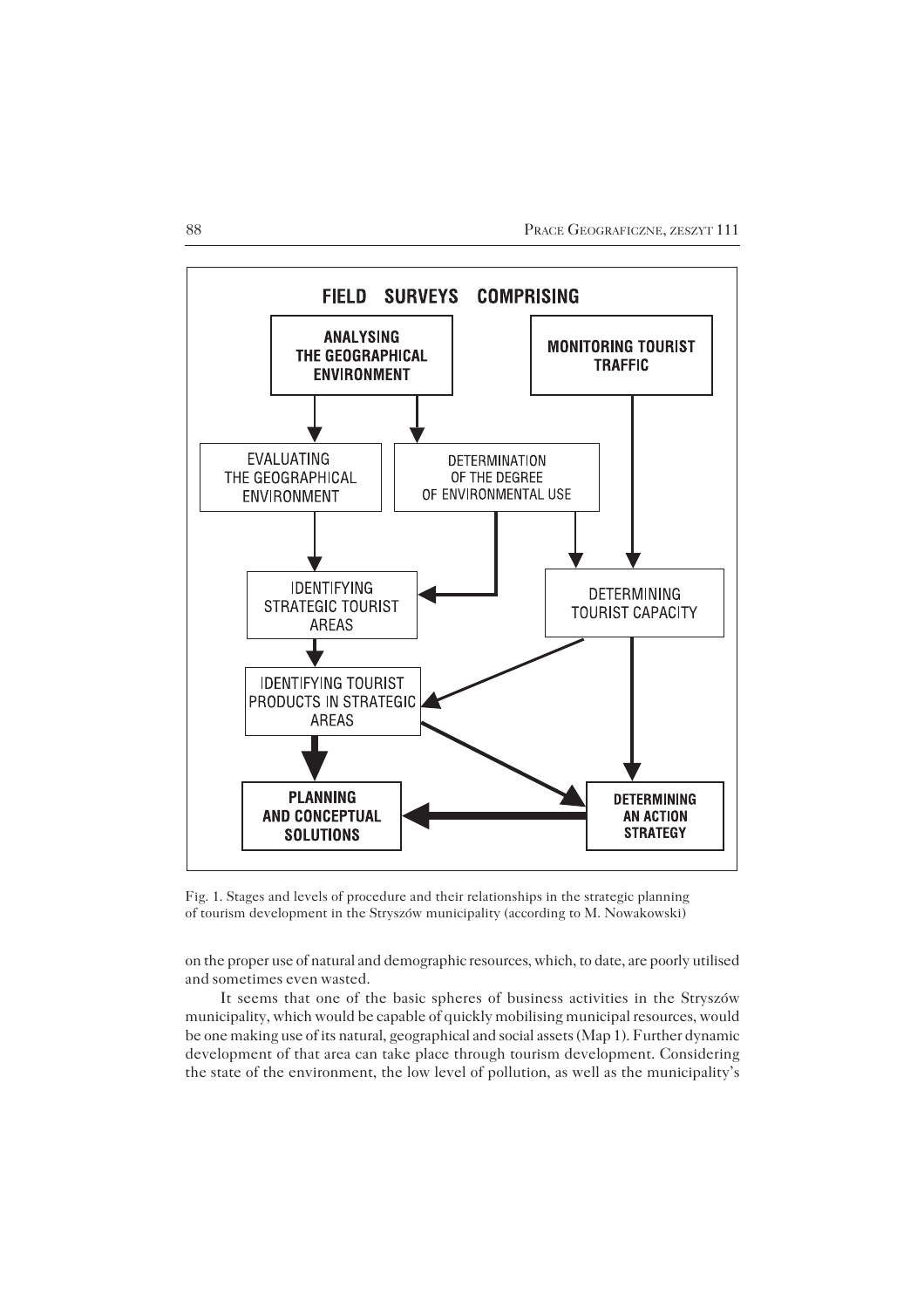social and demographic situation, the preferred directions of tourism in the area seem to be agro and eco tourism.

Due to the limited financial resources of the inhabitants and their low creditworthiness, efforts should concentrate, during the first stage, on projects based onthe municipality's own funds. Only positive effects of such ventures can then attract inward investment. During the first stage, tourism development should, therefore, be based on the activity of the local authorities and farmers themselves, mainly as regards the appropriate organisation of their own resources. Careful attention has been placed onthe development of agro and eco tourism as forms not requiring significant financial outlays that can be based on the resources of particular farms (such as land, capital and labour).

A major role in the development of tourism can be played by the centrally funded project of the "Świnna Poręba" reservoir. However, it is only once more progress has been made, that it will begin to attract capital. The functioning of a reservoir located in such an environment will make it possible to create a very attractive package of several tourist products. Therefore, this study takes into account both products currently existing in this area, as well as those that will appear only following its completion.

# **Determination of the main strategic objectives for the development of tourism in the municipality**

The location of the municipality, its natural environment and cultural resources can already facilitate the development of tourism. For that purpose, activities should be undertaken to encourage a group of farmers, however small, to try and utilise the resources and reserves available at both individual farms and in the municipality itself. This pertains in particular to housing reserves and the availability of relatively inexpensive labour. The initiation of such projects, with the impact of innovation andanticipated benefits to be expected at a later stage, will encourage other farmers to follow the trend. In view of the foregoing, the municipality's mission should be defined as a set of strategic objectives the pursuance of which will contribute to the further harmonious development of the area.

*The municipality's principal mission is to transform itself into an area for family relaxation of supra−regional significance.* The adoption and pursuance of the mission, formulated in such a way, requires principal strategic objectives to be set as follows:

- 1. development of the municipality based on the entrepreneurship of its inhabitants and its tourist and recreational attractions, ecologically clean areas and the healthy food production,
- 2. investing in environmentally friendly infrastructure to improve the standard of living for the inhabitants and ensuring proper relaxation conditions for visitors,
- 3. development of cultural and recreational/sporting facilities to improve the standard of living and health conditions,
- 4. promoting the municipality as an ecologically clean area attractive for relaxation.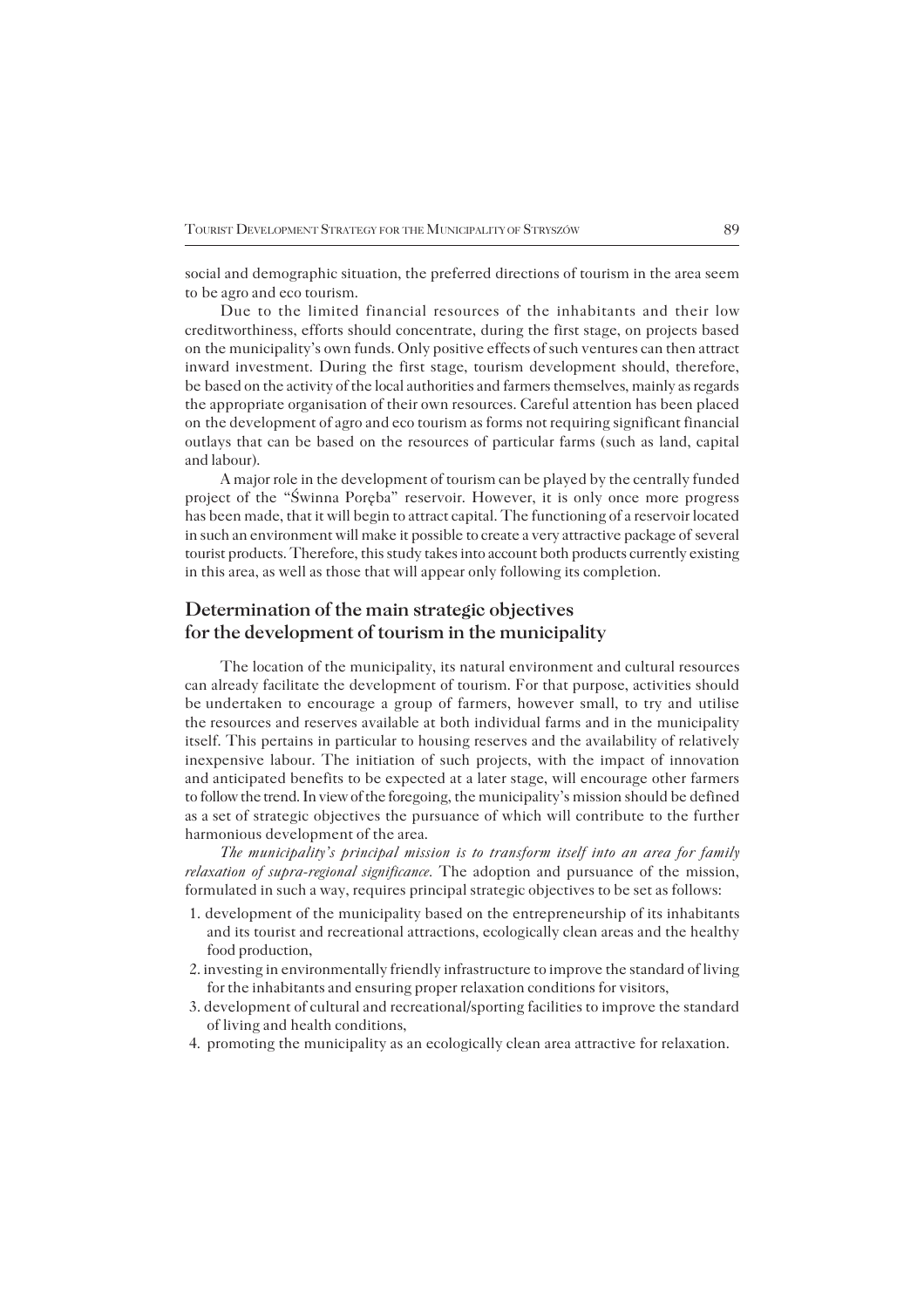The development of the Stryszów municipality through tourism relates to the documented attractions of the area and the development strategy of the Małopolska region and the sub−region of Wadowice. The strategy for the further development of the municipality through tourism should lead to the sustainable and self-supporting process of economic growth. The direction of the municipality's development, set in this way, should correspond to the directions and guidelines arising from sustainable development comprising both the natural environment and the local community. Proper care should therefore be taken to identify the preferred forms of tourism. The idea is to create a unique and attractive tourist offer of the Stryszów municipality that requires the identification and development of five basic components – detailed strategic objectives leading to specific activities:

- 1. determination of the directions of action for tourist development,
- 2. promotion of the Stryszów municipality on tourist markets,
- 3. creation of a strategic advantage of the Stryszów municipality's tourist products,
- 4. setting the basic objectives for the pursuance of the strategy,
- 5. preparation of programmes to be implemented.

#### *Products that could be developed and implemented using the available resources:*

- 1. Organised stays on agro and eco tourist farms,
- 2. Recreational and health stays at the "Harcówka" scouts' shelter house and the Holiday House for the Military,
- 3. Public holidays in forests and by the water,
- 4. Walks and bicycle rides (to study the region and its nature),
- 5. Horse−riding trips and holidays,
- 6. Tours for hobbyists and nature watchers ("photographic safaris"),
- 7. Cultural, folk and sports events,
- 8. Walks and cross−country skiing,
- 9. Educational stays on traditional and modern farms,
- 10. Organised stays on farms as natural areas for the preservation of:
	- a) traditions in small holdings concerning plant growing, the storage and processing of farm produce and various handicrafts,
	- b) farming culture and manufacturing of local products with several hundred years of tradition.

### **Geographical distribution of tourist products**

A soil classification and land capability evaluation exercise concerning the area conducted for the purposes of tourist development indicates five strategic areas within the Stryszów municipality (Map 2):

- 1. The southern part (Chełm Hill) comprising a forest complex, forest clearings and meadows, economically underdeveloped and scattered settlements.
- 2. The north−western part, the areas around Jaroszowicka and Kurczyna Hills, with its forests, proximity of the Skawa River valley, land relief, the Mysiorowa Dziura cave, housing including existing agro−tourist farms, and the proximity of the town of Wadowice.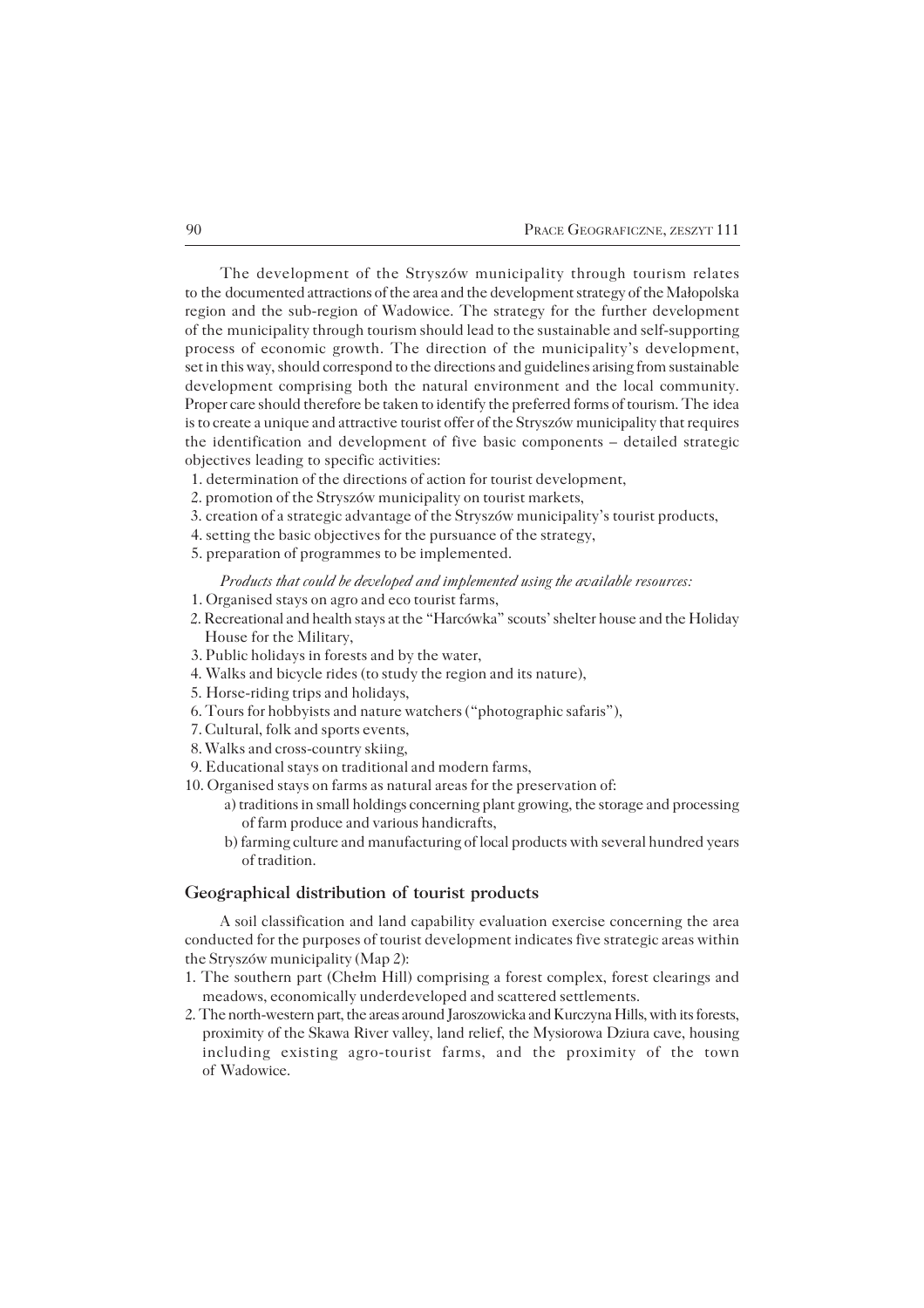- 3. The north-eastern part (Bugaj village), forest areas, Žar Hill, the proximity of the towns of Kalwaria Zebrzydowska and Lanckorona, as well as housing stock on farms and in the school.
- 4. Densely built−up areas convenient for developing a recreational and sports service centre (localities of Stryszów, Stronie, Zakrzów, Łękawica) based on the existing accommodation, catering facilities and agro−tourist farms.
- 5. Scattered organic and agro−tourist farms.

## **Strategic areas for the development of tourist facilities in the municipality**

A generalised picture of tourist development in the Stryszów municipality should be considered in two aspects:

- Utilisation of existing assets, attractions and tourist facilities,
- Development of attractions related to the construction of the Świnna Poręba reservoir (before and after filling the reservoir).

The following locations can be identified in the Stryszów municipality as already used and to be developed for tourist purposes (Map 1), as well as distances to the most attractive areas where existing tourist facilities are used:

- Hotel (3 \*\*\*) "Dwór Senator" in Zakrzów 47 beds, 150−seat restaurant, with a park of ca. two hectares
- Former Holiday House for the Military in Zakrzów (for sale) 200 beds, swimming pool, located on forested areas on the slope of Chełm Hill,
- Harcówka scouts' shelter house in Stryszów–Zalesie 35 beds, with areas for tents accommodating 240 people, on the edge of the forest on Chełm and Zachełmie Hills. – Private accommodation (agro−tourist farms) – 30 beds,
- Possibility of setting up seasonal accommodation facilities in schools during school

holidays (mainly in the hamlets of Bugaj and Łękawice and in Stryszów and Zakrzów).

The analysis of the existing reception facilities indicates that the main group of potential tourists could be young people. Private accommodation and agro and eco tourist farms could also be an attractive offer for families with children. Efforts should be made to develop at least minimal facilities for active tourism. The following can be used for that purpose: the shelter house, the scouts' shelter house, schools in Bugaj, Zakrzów, Stryszów and Łękawica and holiday facilities for the military, already available to young people. Families with children could be offered stays on agro and eco tourist farms in the villages of Żarek (at the foot of Żar Hill), Góry Małe and Góry Wielkie Hills near the forests of the hills of Jaroszowicka (Łękawica), Wielkie Pole, Podchełm, Na Dziale (Dąbrowica), Podlesie and near Za Działem Hill.

These areas should therefore be accessible via roads running along the parallels oflatitude (Łękawica–Bugaj and along the slopes of Chełm Hill), provided with logistic facilities, a communications network, farms with facilities and equipment for tourists such as horses, etc., co−operation arrangements with neighbours, trails and areas for active tourism.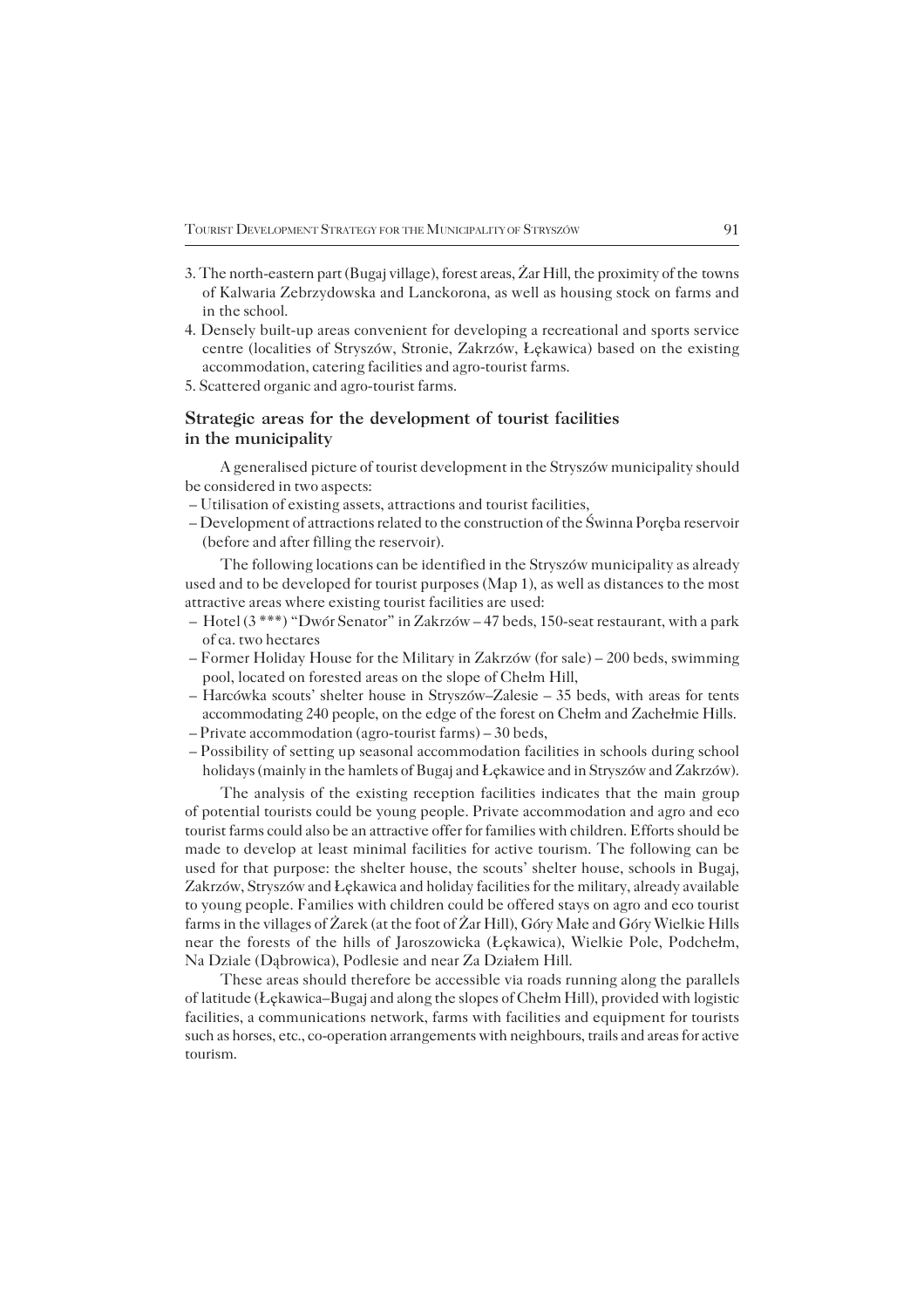It is therefore necessary to:

- develop, to a minimum degree at least, forests and forest clearings (providing them with sheltering structures and toilets),
- engage farms in the development of agro and eco tourism and adapt them for receiving guests (functional development of farms, orchards, designation of areas for putting up tents and ensuring that they meet basic hygiene and sanitary standards),
- organise and revive various events with elements of folk culture and tradition, stimulate craftsmen to produce utility products and souvenirs, organise bonfires and meetings with interesting people,
- develop trails, describe them (atlas) and mark rest points along walking trails and bicycle paths (stylised sheltering structures and toilets)
- firstly set up tent fields and then extend them to become camping sites near Chełm Hill, in the villages of Zalesie (Stryszów), Bugaj, Dąbrówka and Łękawica,
- organise the purchase, processing and sale of organic farm products.
- Particular strategic areas in the municipality can be specialised as follows:
	- *Northern area:* stays on agro and eco tourist farms and in the "Dwór Senator" hotel (with cart, coach and horseback trips) and educational sightseeing tours to the towns of Wadowice, Kalwaria Zebrzydowska and Lanckorona throughout the year and not only during religious or folk holidays, to present local folklore, traditions, crafts, work organisation on farms, etc.
		- *Southern area:* stays on and short visits to agro and eco tourist farms, the Holiday House for the Military and the "Harcówka" scouts' shelter house, mainly planned as recreational and sports stays and programmes related to nature and natural environment protection, and active tourism.
	- On such basis several types of products may be proposed:
- long−term stays (of at least one week),
- short visits (during public holidays, stays of one to two days),
- sightseeing trips,
- special offers, including active relaxation,
- educational offers.

### **Tourist products related to the planned reservoir**

In the near future (2005−2008 or 2010 at the latest), the project and water damming in the Świnna Poręba reservoir is to be completed. The reservoir is to cover an area ofalmost 10 km2 and, with the normal anticipated water damming, this offers the scope for developing a number of related tourist products. Tourist uses can relate to both the reservoir itself and to its surroundings. Hence this strategy proposes to set up an association of municipalities of the Świnna Poręba reservoir area ("the Beskidy Sea") in order to appropriately organise the region and its tourist traffic.

The normal, average level of water damming in the Świnna Poręba reservoir, asassumed in the plans, according to the delineation of municipality borders revised over recent years, will produce more than 11 km of coastline around the body of water within the Stryszów municipality. However, due to the steep bank and the inclination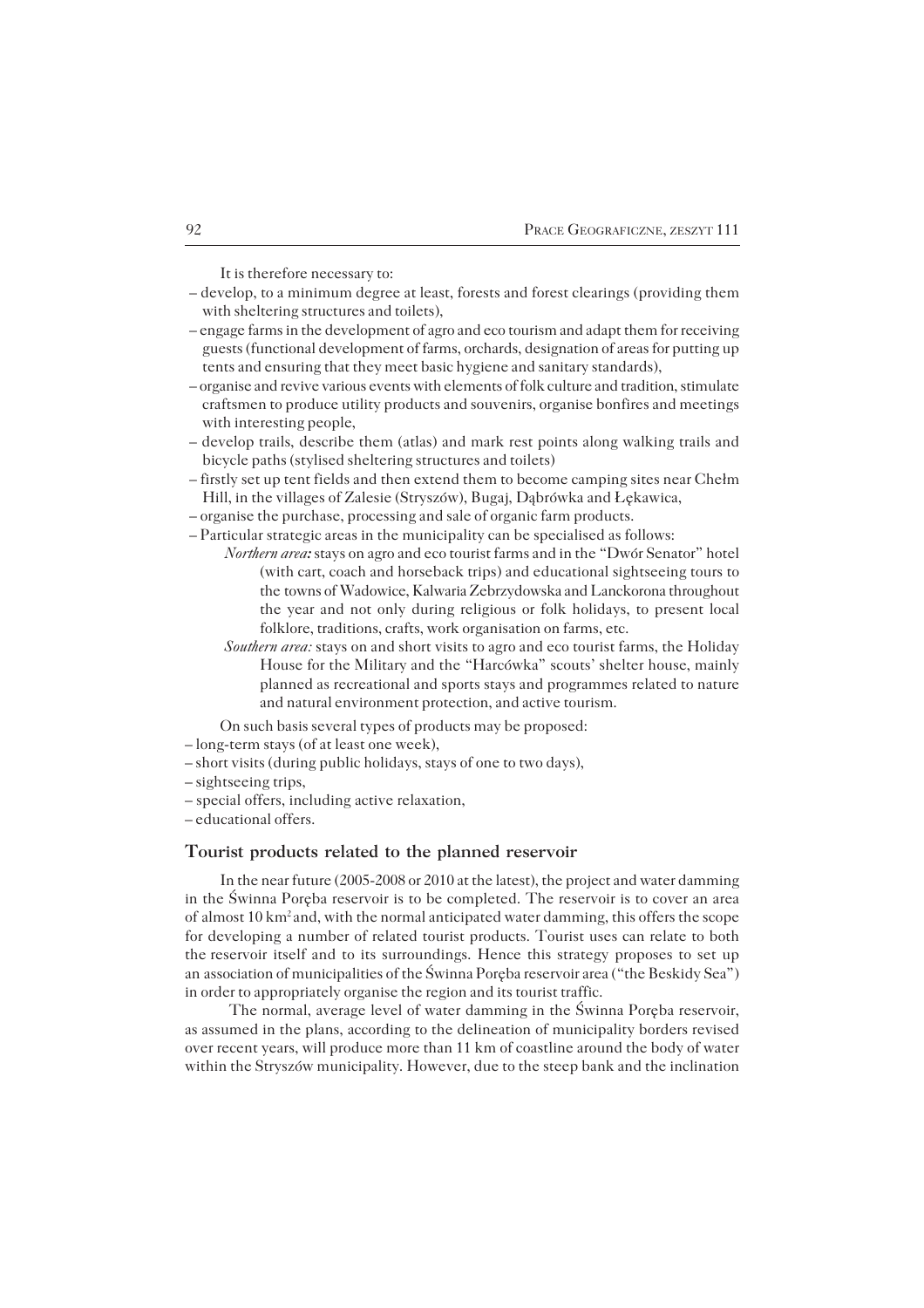ofthe bottom of the reservoir, only a one−km stretch of the bank would be suitable forsafe public use. It is located in the middle part of the bank belonging to the village ofDąbrówka. It is there that four bathing areas have been planned, three of which are tobe located on the bank exposed to the south−west and one on the bank exposed to the south. Such a location ensures a good insulation of both the bathing areas and the nearby beaches. In accordance with the plans for the development of the coastline and the waterside, one km of the waterside is to be converted into grass−covered beaches (two beaches in Łękawica, four on the edge of the Dąbrówka village and one along the south-eastern section of the waterside belonging to Stryszów).

Two bays created as a result of water damming along the coastline belonging to the village of Łękawica offer the possibility of locating a boat harbour in that area. The north-eastern almost one-km-long bay and the small eastern bay of the current bed of the Stryszawka stream cannot be used either as harbours or yacht ports due to thelocation there of the only waste water treatment plant in the entire Stryszawka drainage area.

The remaining sections of the reservoir bank within the borders of the municipality are to be planted with shrubs and, in most parts, trees. This will certainly make the newly developed landscape more picturesque, with dense forests on the neighbouring mountains, and hills and stream valleys in the background.

Leading tourist products should then include (see Map 3):

- 1. water tourism and recreation (sailing, canoeing, windsurfing, bathing, fishing),
- 2. walking, cycling and sightseeing trips,
- 3. agro and eco tourism,
- 4. horse−riding trips and holidays,
- 5. short stays (during public holidays) on the water and in the forests.

In such circumstances, emphasis should be placed on projects related to open water sports *(canoeing, rowing, windsurfing, sailing, motor water sports)* for tourists staying for a few days at least, which relates to the organisation of the transport of equipment for such recreation and sports. Due to the location of the reservoir, major projects should be planned for visitors coming mainly for one day, bathers, fishermen and, during winter, people practising downhill and cross−country skiing, and recreation on the water table of the reservoir.

Particular attention should be paid to the organisation of trips combining stays onagro and eco tourist farms with on−the−water recreation and the picking of forest fruit, walks, bicycle rides and religious visits.

Plans for developing the areas around the Świnna Poręba reservoir should be guided by the underlying principle of issuing permits for the construction and location of tourist and recreational facilities and structures available throughout the year. In such an approach, the frequency and length of tourist stays should be taken into account, aswell as benefits to be derived from these by permanent residents of the municipality including, in particular, farmers, traders and those in charge of tourist and quasi−tourist facilities.

The implementation and completion of the development of the surrounds of Swinna Poreba reservoir, together with the agro and eco tourist offer, should yield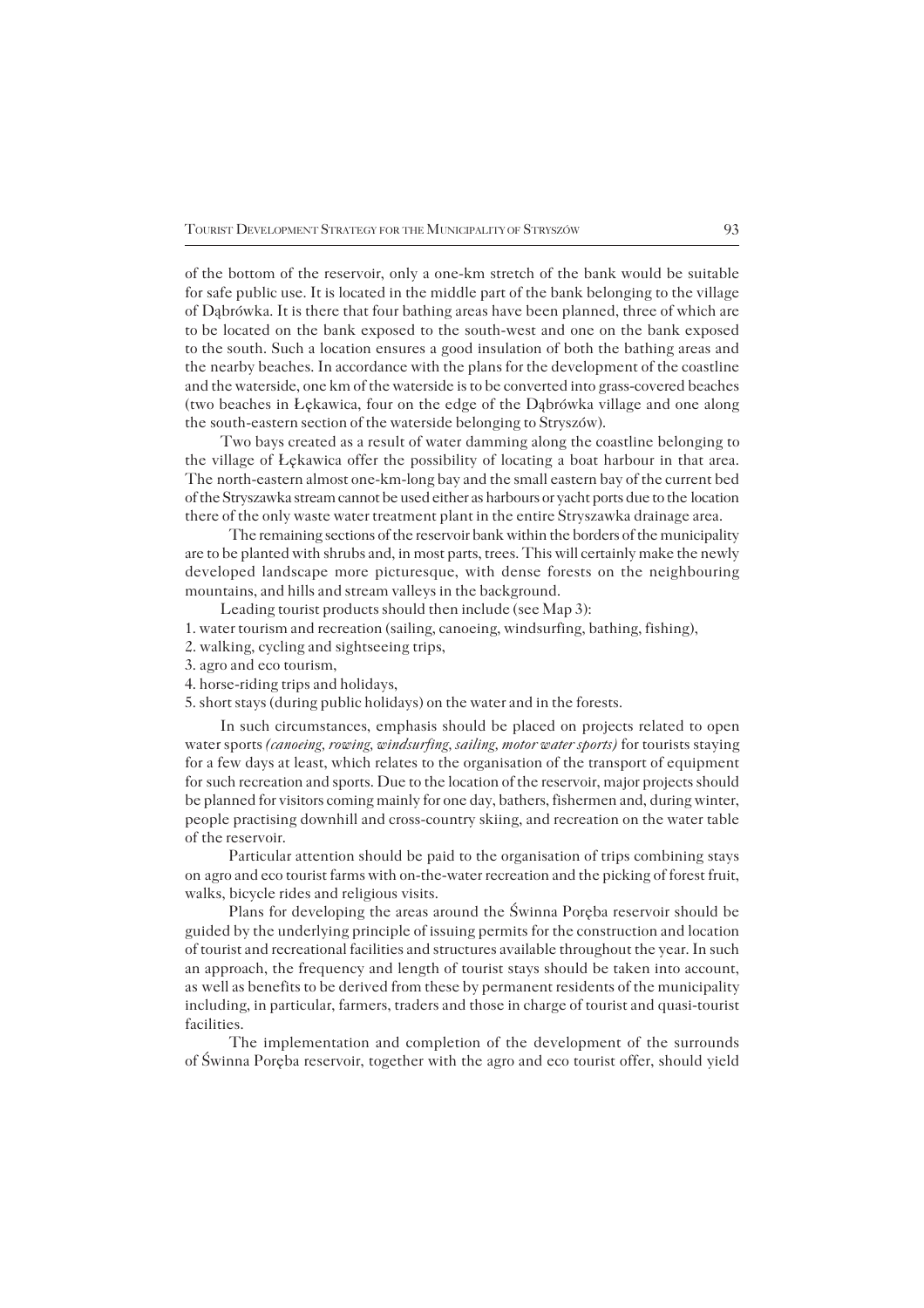the effect of a more even spread of tourist visits, the limiting of excessive tourist inflow only during summer holidays and the bathing season.

It is therefore necessary to take a number of decisions at the local government level concerning the observance of free access to the reservoir and forests, prevention of the construction of fences except for areas designated for individual housing, holiday houses, etc. Compensation should also be considered for owners of land seasonally used by tourists and visitors (e.g. reduction in− or relinquishment of taxes and other levies or participation by the owners of such land in the generated revenue).

### **Tourist products and segments of tourist traffic**

In the marketing approach to tourism, the tourist product comprises all that ismeasurable and can be sold to tourists or visitors. The product, therefore, is both of a material and non−material character, i.e. ideas, organisation, services, objects, assets, attractions or various types of events. In a narrow meaning, the tourist product stands for all that is bought by the tourist and, in broad terms – everything that the tourist does and uses during a trip and stay at their destination. There are two approaches to the tourist product, a narrower one – from the perspective of the producer and the receiving area, and a much broader one – from the viewpoint of the tourist who is interested in everything that he or she expects of the trip.

The preparation of the tourist product should therefore involve many producers and administrators of particular assets and tourist services. The tourist is, above all, interested in a package of services. Organisers of tourist products on the other hand focus on the narrowest possible range of services but ones that original and suitably priced. With regard to visitors of the Stryszów municipality, the principal segments thereof and their places of origin should be identified. Five basic segments can be specified considering the accessibility and attractiveness of the area and the aim of visits.

Taking into account the purpose of the visit, length of stay and the origin of the visitors, certain categories of tourist products can be identified based on the attractions of the Stryszów municipality. The basic criteria for evaluating the market value of particular products include: *market area, accessibility, competitiveness, image, commercialisation, reception capacities (tourist facilities) and economic effect.*

The Likert scale of criteria (with 1 as the lowest to 10 as the highest values) offers the possibility of classifying and evaluating particular products generated in the Stryszów municipality.Calculations concerning certain tourist products and their ranks on particular markets indicate that products most likely to succeed include agro and eco tourism and religious tourism as they are competitive on both domestic and foreign markets. This is due to the municipality's resources and its surroundings, as well as its location between two large industrial areas in Poland, the Czech Republic and Slovakia. Their development, however, requires that adequate financial resources be raised forenvironmentally friendly projects and facilities constructed to serve the tourist segments as specified above. Major organisational efforts are also required. These activities can be supported by major promotional and advertising initiatives undertaken jointly with the surrounding areas.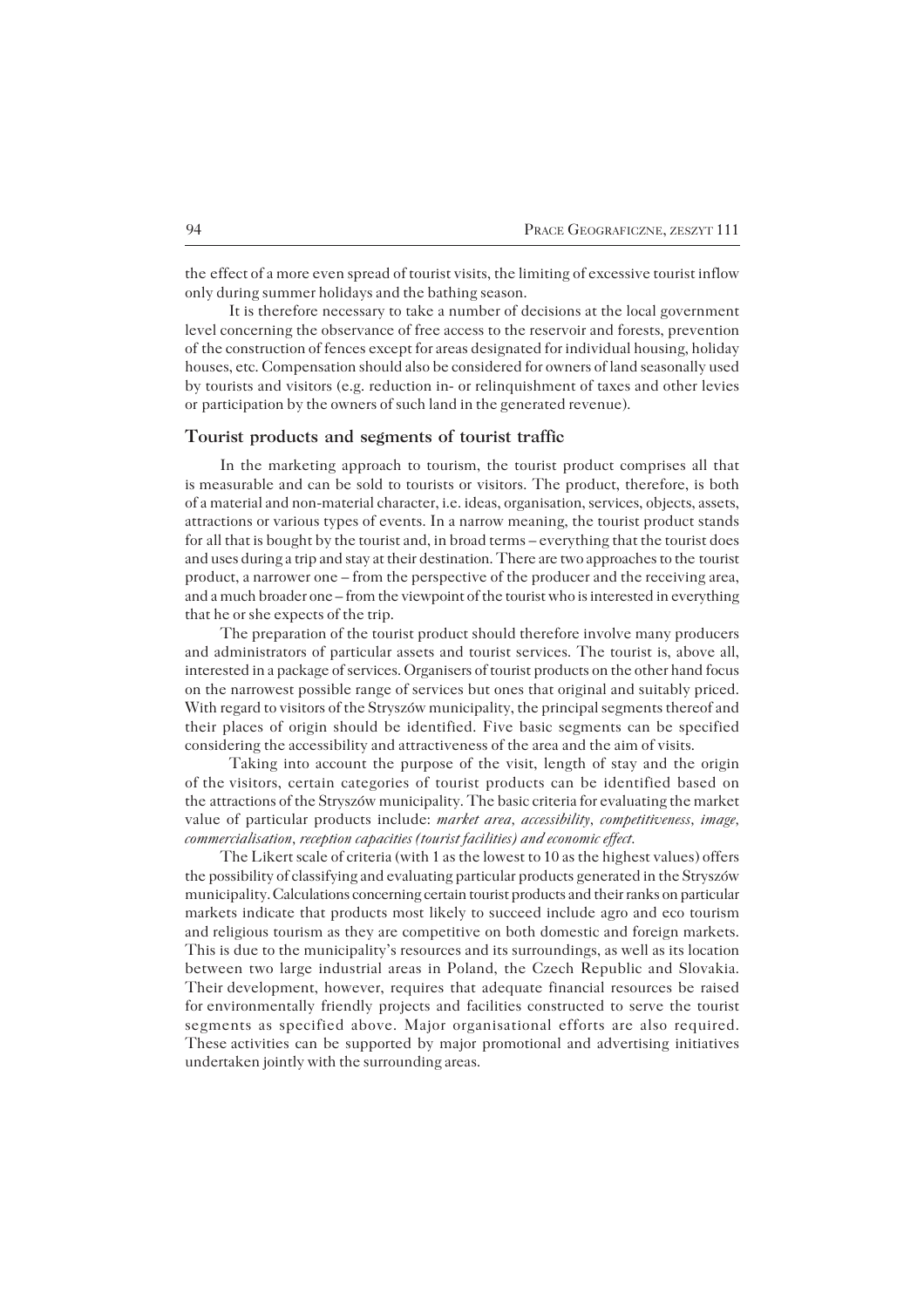TOURIST DEVELOPMENT STRATEGY FOR THE MUNICIPALITY OF STRYSZÓW 95



Fig. 2 Places of origin of visitors and tourists coming to the Stryszów municipality

It can be stated in conclusion that the competitiveness of the municipality's tourist product on international markets is rather low (except for agro and eco tourism, which relates to the traditional economy and land cultivation methods); it is slightly higher domestically, satisfactory for the Małopolska region and favourable for the conurbation of the Upper Silesian Industrial Region (GOP). The main reason for this is its average attractiveness on a national scale. The municipality's competitive value is further lowered by its poor and low−standard tourist infrastructure; it gains, however, and can compete with the municipalities within the Beskidy Mountains range, through its favourable location as regards national roads. This competitiveness is much higher on the regional and local markets with visitors coming for years for short stays and walking tours. For them, development and tourist infrastructure play a lesser role than in the case of longer stays.

After the implementation of projects with low outlays, the most competitive of the various groups of tourist products will be tourism pursued during public holidays, recreation, and active tourism. This includes walking tours, bicycle and motorbike rides, and coach trips, for both recreational and sightseeing purposes. In addition to agro, ecoand religious tourism, these constitute the greatest chances for further tourist development in the municipality.

However, it is necessary to eliminate a number of neglected aspects that reduce the municipality's attractiveness. These include: shortcomings in tourist and recreational infrastructure, too narrow a range and poor standard of services offered, poor marketing and publicity (lack of adequate information about attractions and services, modest catering facilities and their limited variety), high prices for the types of attractions offered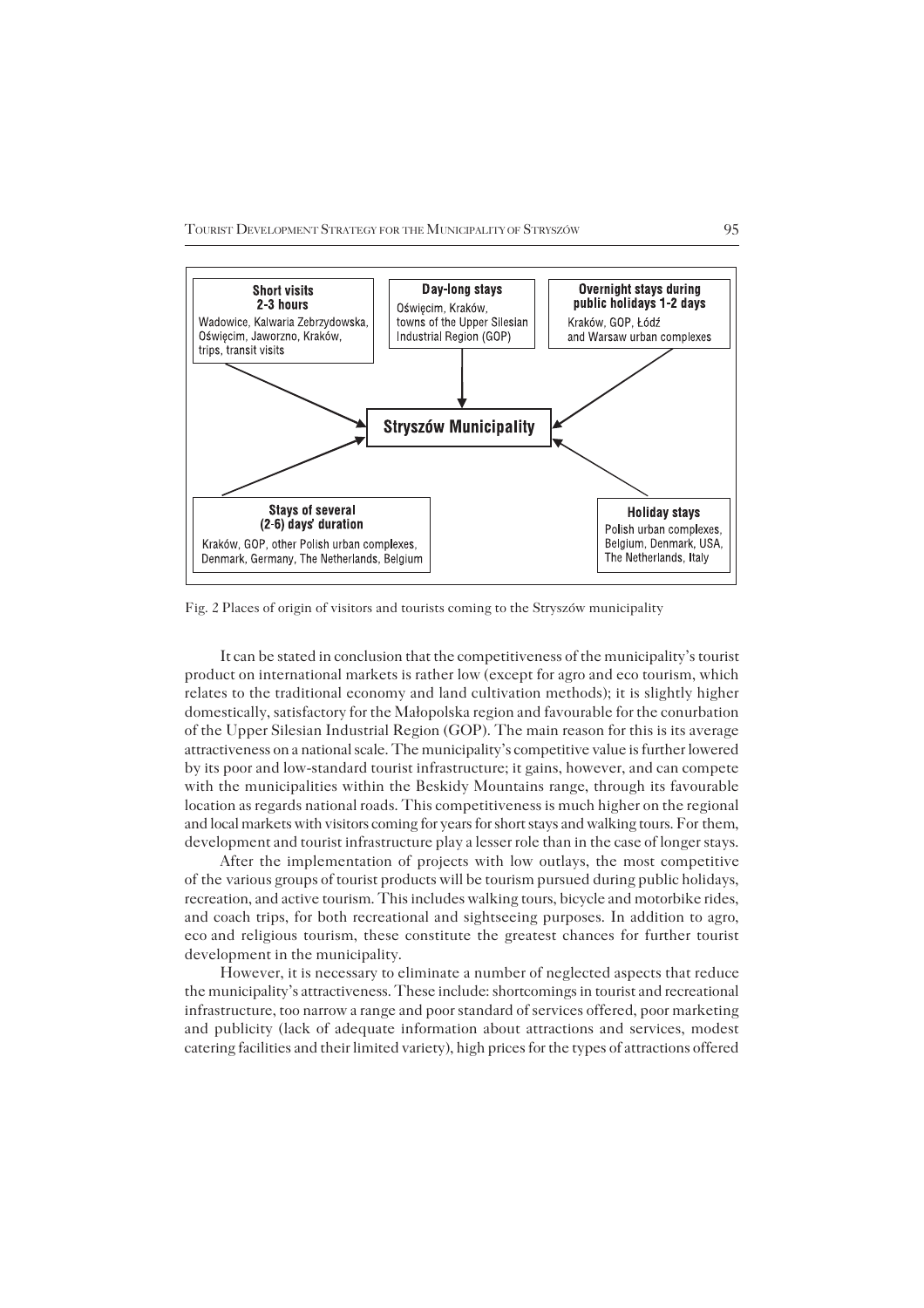and compared to the average wage in Poland, a low and insufficient level of education and experience in serving both domestic and foreign tourists.

The principal task in stimulating the municipality is to accelerate the development of rural tourism (agro and eco tourism).

In addition to accommodation and catering facilities on farms, the attractiveness of rural tourism in the Stryszów municipality is determined, among other factors, by:

- varied landscape villages with traditional architecture located in areas with interesting land relief, typical chessboard−type layout of fields, gardens, meadows, pastures, groves and forests,
- quietness, clean air, low level of contamination with chemical substances,
- traditional farming methods combined with animal breeding,
- close location to the monastery in Kalwaria Zebrzydowska, with the Paths of Jesus and the Paths of Virgin Mary complex,
- the Museum of Interiors in Stryszów,
- the possibility of pursuing leisure activities, not only on the farm but in the village and surrounding region (hence the need for, in addition to school sports grounds and a stadium, sports and recreational facilities),
- the possibility of participation in local events; feasts, religious holiday celebrations, shows, bonfires, horse riding, coach trips, excursions, sightseeing of monuments, historic sites and natural reserves,
- clean and orderly holdings, villages and surroundings,
- basic quasi−tourist and other services for visitors and locals (chemist, post office, bank, shops, restaurant),
- the functioning of the several existing eco tourist and agro tourist farm holdings.

# **Implementation of the tourist development strategy in the Stryszów municipality**

In order to co−ordinate activities aimed at developing the municipality, it is useful to establish a *DEVELOPMENT AND PROMOTIONAL CENTRE*. Such centre should have several principal responsibilities. Both permanent and one−off tasks can be defined.

- Permanent tasks would include:
- active approach to attracting foreign investors
- support to small businesses
- promotion of the municipality, its advantages and products
- rational land use management with appropriate functionality
- care for keeping the municipality ecologically clean.

A one−off task would include providing inspiration and support for the establishment of businesses operating in the tourism sector.

In the Stryszów municipality, there are large compact forest areas containing permanent grassland either within them or in their proximity. The municipal area is also further characterised by varied land relief features forcing rational spatial management and land use to match environmental requirements. The municipality's landscape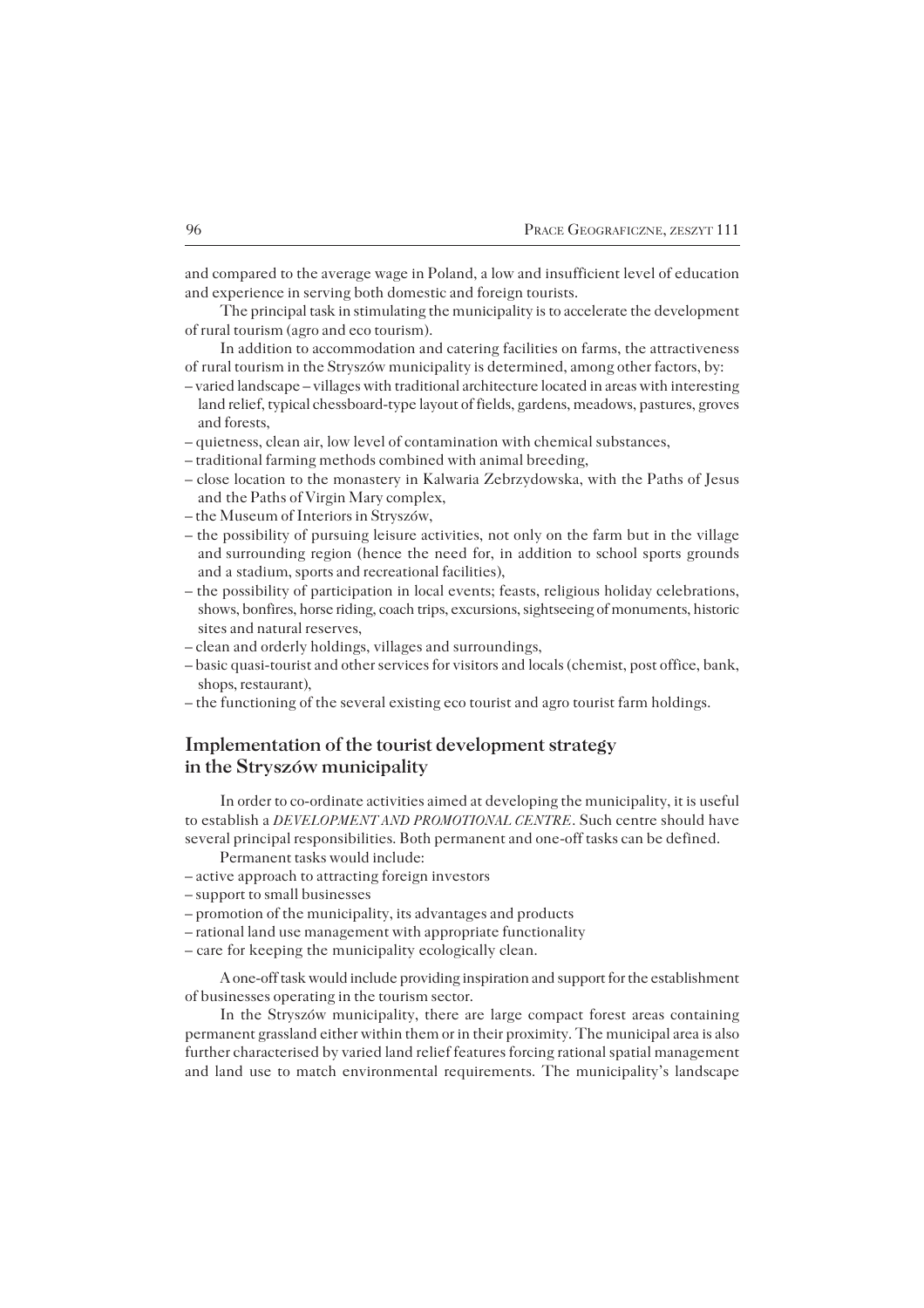contains large compact built−up areas, arable land, meadows, pastures and forests. In higher areas there are several small settlements usually comprising a dozen or so farm holdings. Such settlement and land use structure favours the development of agro−tourism.

The municipality's non−agricultural activities to date have been concentrating oncreating jobs outside of agriculture; this is due to the fact that farmers with other vocational qualifications abandon unprofitable agricultural activities and take up work in services for agriculture, trade for the needs of the local market, poorly developed craftsmanship, transport and construction occupations. Services relating to tourist traffic are not yet well developed.

Therefore, the most urgent tasks within the municipality include:

- 1. organising the system of numbering farm holdings for ease of identifying their location,
- 2. preparing parking places along transit roads and pavements for pedestrians at the most dangerous sections of district roads,
- 3. identifying, labelling and indicating the locations of agro−tourist farms and other accommodation and catering facilities, together with their addresses and correspondence details,
- 4. issuing a decision concerning the waste dump ground in the quarry in Łękawica; such a site is also supported by the location of facilities related to the completion of the Świnna Poręba reservoir project,
- 5. preparing an offer specifying the municipality's tourist and recreational potential,
- 6. setting and describing tourist and recreational trails (the "Highlanders' Route", the trail along the Skawa River, and the Wadowice–Jaroszowicka Hills–Żar Hill– Kalwaria Zebrzydowska route), with reference to pilgrimage routes and stations along the Paths of Jesus and the Paths of Virgin Mary complex,
- 7. determining the locations of reception and catering facilities in strategic areas near tourist attractions and recreational areas with convenient transport links, sports grounds and areas close to the banks of the reservoir, the "Highlanders' Route" and the Wadowice – Kalwaria Zebrzydowska route,
- 8. developing an ecological route, allocating land for natural farming, setting a nature path,
- 9. developing and preparing an exposition of nature, local culture and folk tradition at the school in Zakrzów,
- 10. preparing a calendar of tourist, cultural, folklore, recreational and sports events,
- 11. preparing tent sites and subsequently developing them into camping sites (two at the foot of Chełm Hill, and in the villages of Dabrówka, Łękawica and Bugaj),
- 12. constructing sheltering structures and toilets along tourist trails,
- 13. organising transport and allocating land for a tent site with water supply, mobile catering facilities on the bank of the Skawa River and in Dąbrówka, and a seasonal "swimming pool" (until the reservoir is completed) for relaxation during public holidays and on a daily basis.

A special role in the strategy of tourist development is to be played by the municipal governments that perform a regulating and co−ordinating role in their municipalities.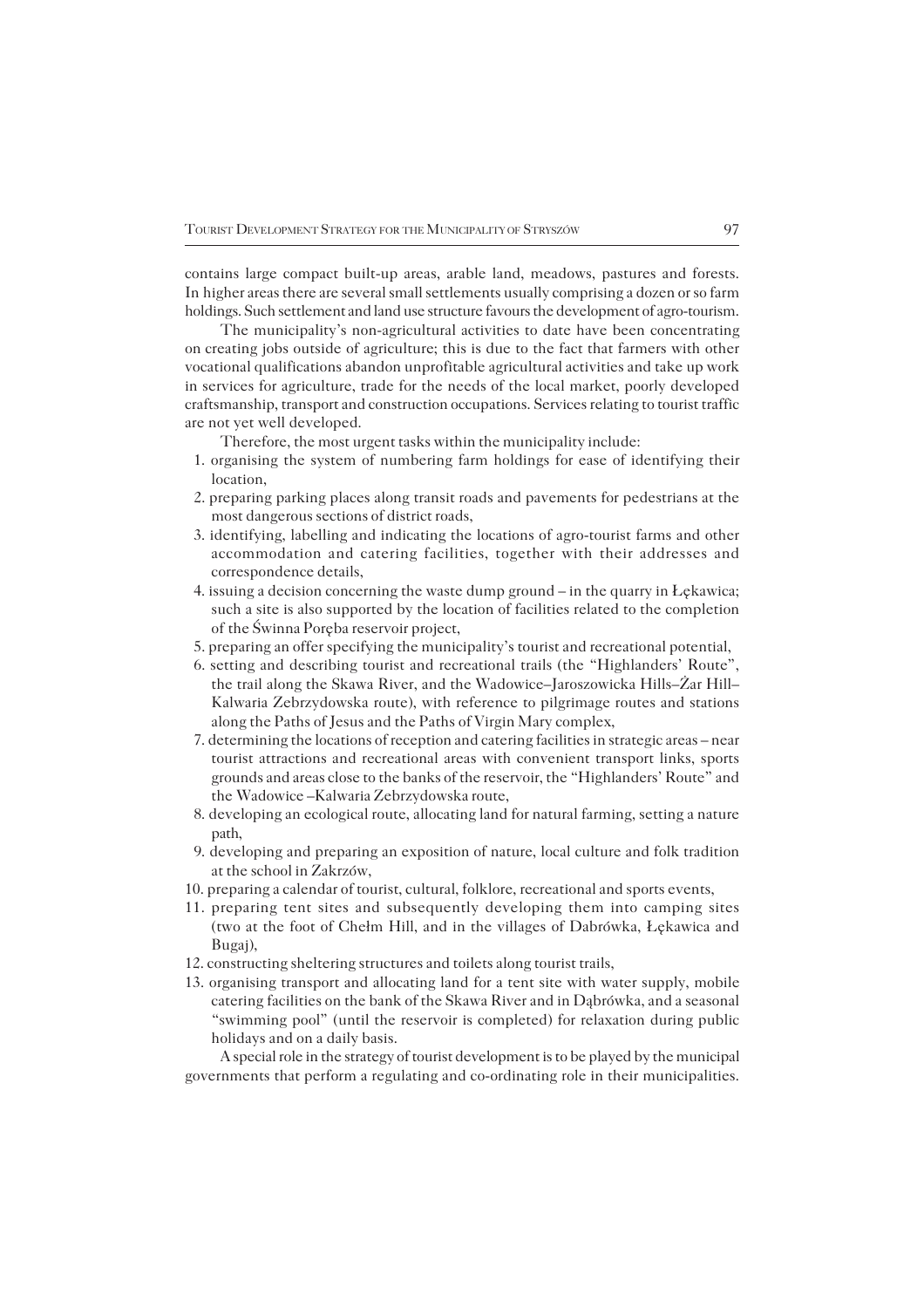Local governments are responsible for socio−economic development in their respective areas through the creation of conditions for and support to the entrepreneurship of thelocal community.

Undoubtedly one of the most significant areas of activity for municipalities with tourist attractions is tourism that generates substantial income in the form of direct and indirect taxes. Visitors contribute to the development of trade, catering, accommodation facilities and other services, and the money they leave partially supplements municipal budgets and increases the incomes of local residents. For these reasons local authorities should provide financial and, in particular, organisational support to entrepreneurship regarding tourism in their areas, mainly through facilitating the siting of their proposed projects and tax relief. This can be done through simplifying administrative and legal procedures, now rather burdensome, related to the siting of projects, and obtaining relevant building permits. Prospective investors can be encouraged by the preparation for them of land plots to be used for tourism purposes and the promotion thereof. A serious incentive for investors would be a reduction in real property tax. There are anumber of such possibilities provided for under the local taxes and levies act of 1991.

A specific feature of tourism is that many natural attractions and infrastructure facilities too often extend beyond the administrative borders of one municipality thus requiring co−operation between a number of municipalities. Such co−operation can comprise joint technical infrastructure projects (water supply and sewage water discharge systems, roads, telecommunications, etc.), tourist facilities, shared tourist products, shared information, promotion and distribution of tourist products. The development of tourism and the need to develop a wide range of tourist products requires co−operation between local governments and state administration at the district and province levels and further co−operation with central authorities and institutions. The tightening of co−operation and joining forces on those three levels would significantly increase opportunities for the development of tourism and facilitate the pursuance of strategic tasks. Such cooperation should be undertaken not only by public entities but the private sector as well, thus creating a network of entities within the tourism sector and authorities of various levels that co−operate closely in the implementation of the tourism development strategy.

### **Conclusions**

In terms of tourism, Stryszów is associated with Kalwaria Zebrzydowska (included in the UNESCO World Cultural Heritage List) as a centre for pilgrimages in southern Poland, or with Wadowice and, to a lesser extent, in connection with its natural environment. The area under consideration is perceived as if its principal and most valuable attractions were located even closer to Krakow. This prevailing opinion limits the possibility of creating and promoting tourist products of the powiat and a number ofmunicipalities in the voivodship based on their natural attractions.

As indicated in this paper, the area of the Stryszów municipality can offer anattractive stay and enable visitors to familiarise themselves with the region, owing to its convenient location and accessibility through roads and rail links, and its proximity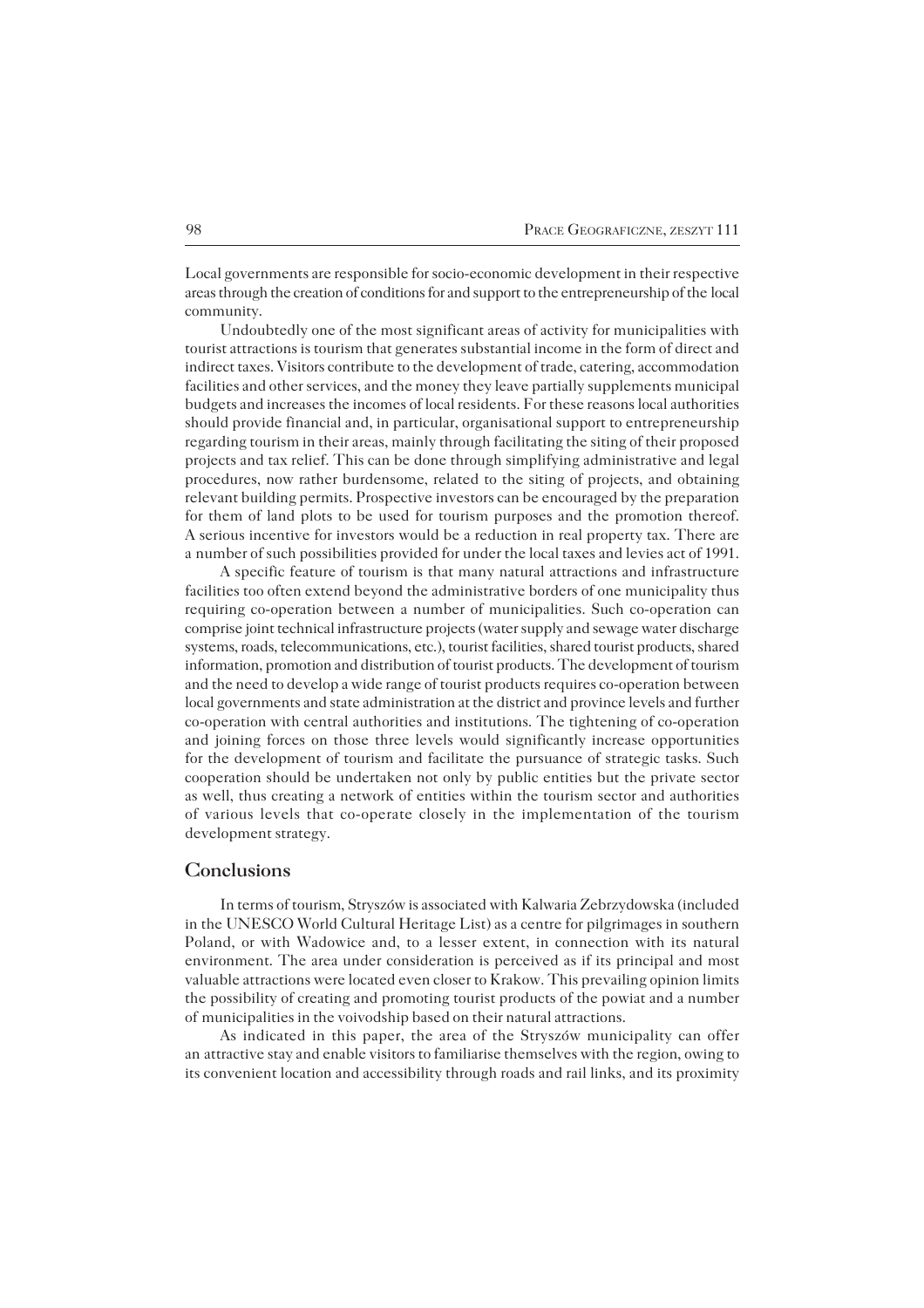tosuch tourist centres as Krakow, Wieliczka, Lanckorona, Kalwaria Zebrzydowska, Oświęcim, Wadowice or Sucha Beskidzka, which are within less than one hour's travelling distance. Not far from the municipality there are also attractive natural sites, national and landscape parks, historic areas and numerous heritage sites, centres of material culture, science and places of religious worship. This area already offers attractive relaxation possibilities owing to its natural qualities, varied land relief features, the abundance of the organic world, a clean environment, resources offered by farm holdings, and the greenery of the municipality and its immediate surroundings.

The strategy, as presented herein, aims to determine the set of tourist products to be offered by the Stryszów municipality, which, as a result of appropriate promotion, may become part of southern Poland's tourist offers. The development of particular products must, however, be enhanced by a wider range of services and a variety of local events. The infrastructure also has to be modernised and the standard of all services addressed to tourists and pilgrims will need to be raised.

This paper presents a number of proposals for a variety of products, which are likely to develop based on the municipality's natural and anthropogenic assets. The path for the development of particular products, the necessary minimal facilities, requirements and proposed activities are outlined. The stakeholders, who should be financially and professionally interested in undertaking these activities have also been identified. Particular emphasis has been placed on the nature and specificity of the products and their active consumption. Existing tendencies in tourism and leisure activities in Europe and Poland point out the need to focus on the physical activities of tourists, their short stays (usually several times throughout the year) in places offering a wide range of services, well-timed activities and their suitability to existing attractions.

A major advantage of the Stryszów municipality is its low level of environmental pollution. The hills and mountains prevent masses of polluted air, originating from the surrounding industrial complexes, from reaching the area. At the same time, Stryszów isn't far from heavily transformed and densely populated regions located to the north −west (GOP at a distance of ca. 80 km) and the north−east (Krakow urban complex at ca. 30km). The municipal area should be perceived as offering all types of "rural", active and specialist tourism. With this approach, the paper identifies a number of basic tourist products, as well as supplementary products relating to specialist and hobby −oriented tourism and recreation.

The development of particular types of tourist products may not be undertaken onone's own initiative and the activities may be successful only if properly managed. This necessitates the establishment of a number of appropriate agencies and co−operation links between particular elements of the tourism system. Proper dissemination ofinformation about the existing offer requires ensured co−operation between the different levels of national administration, local governments and many other institutions. Such co−operation should also be pursued on a horizontal basis, that is between regions and areas with mutually complementary tourist offers. This requires the establishment of formal associations with tourist chambers and consortia, and informal co−operation links. A serious shortcoming in the Stryszów region is the lack of business self−government associating entities operating in the tourism sector. The Regional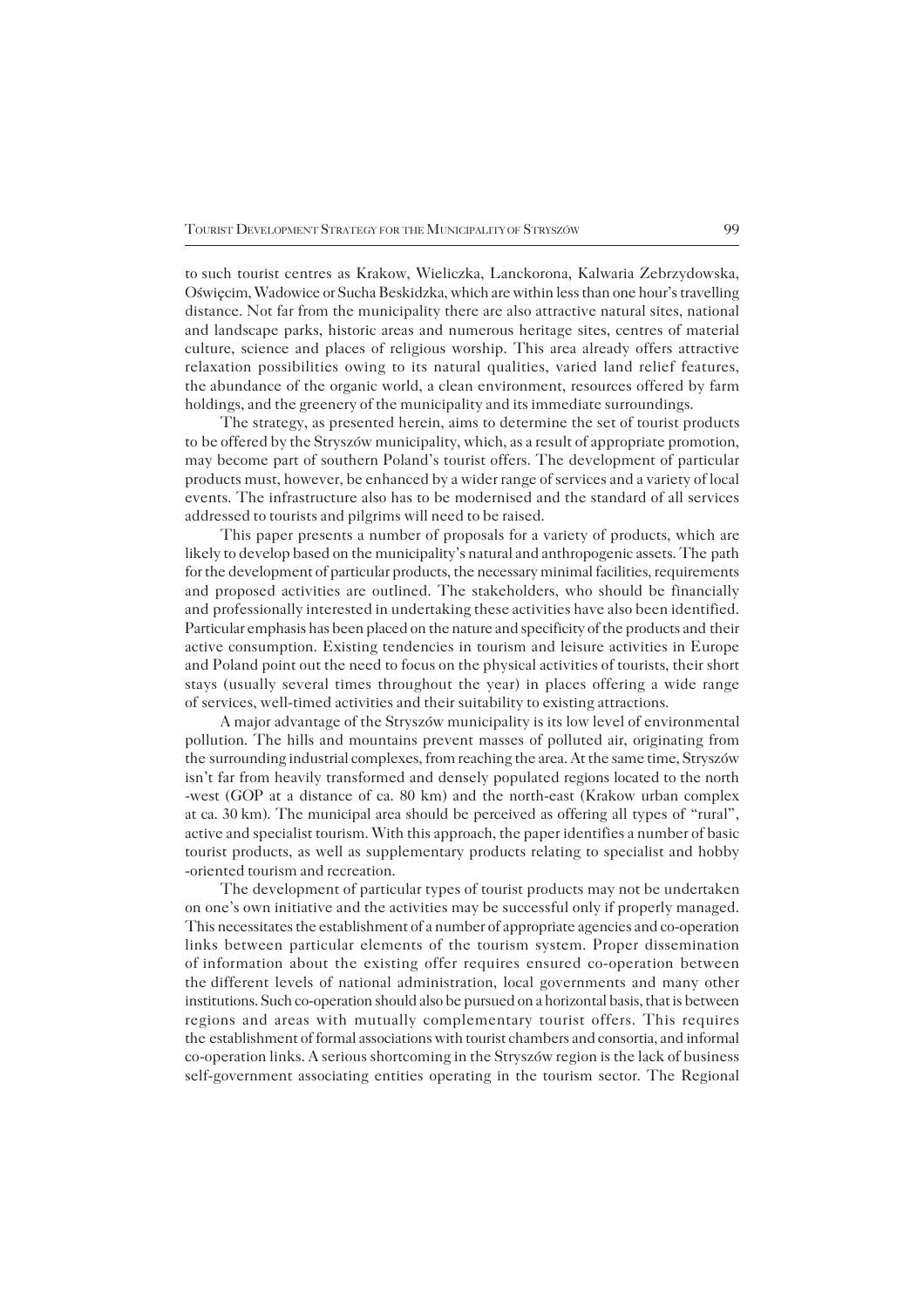Agency for the Promotion of Tourism (RAPT) and the Polish Agency for the Promotion of Tourism (PAPT) can be of great assistance in developing such self−government with a significant contribution from central government administration, local governments and the proposed Union of the Municipalities of the "Beskidy Sea", as well as entities from the tourism sector and other organisations related to the region's tourism industry.

The activities undertaken should be closely co−related with the national strategic policy. It should be noted that, in July 1999, the Council of Ministers adopted two important documents concerning rural areas: the Pact for agriculture and rural areas and a consistent policy for farm and agricultural holdings. These documents set out the policy for the development of farm holdings and agriculture. The pact for agriculture comprises three parts, known as pillars. Each pillar presents issues concerning tourist development in rural areas. The first pillar, discussing support for agriculture and its environment, emphasises the role of healthy food production and access to working capital loans. The second pillar dwells much more extensively on strategic issues relating to tourist development in the countryside. Particular attention is placed on the development ofentrepreneurship and creation of jobs outside of agriculture (through the development of various forms of vocational counselling and training) based on rural culture, resources and heritage sites in rural areas, attracting investors and infrastructure projects. The second pillar discusses widely the improvement in the state of the environment through upgrading electricity supply systems, water retention, construction of waste water treatment plants and waste dump grounds, etc. Such projects will be funded from the national budget, the SAPARD and PHARE programmes, environmental funds, the budgets of local governments and the 3<sup>rd</sup> Long-term EU Programme for SMEs. The third pillar discusses support for the comprehensive social policy towards rural areas and agriculture, and the general development of the rural environment. These projects are to be pursued through an improvement in the occupational status and increased income of rural families and improved access to disability and retirement payments. A special role is to be played by the education of rural children and youth, their proper education profile and the moving of rural people into occupations in rural areas and related services.

A significant opportunity for tourist development has been created by EU pre−accession programmes. Assistance can be offered under these programmes to regions represented, for example, by the Union of Municipalities of the Beskidy Mountains area or the Wadowice powiat, which could comprise the Stryszów municipality.

The most advanced discussions and work relating to EU assistance to the Stryszów municipality are being carried out under an already approved SAPARD project. The correct preparation of a project provides serious opportunities for considerable assistance from the EU ISPA programme (for the Świnna Poręba Union of Municipalities or municipalities of the Wadowice district). Such resources and special purpose funds, correctly channelled and directed to the Stryszów municipality, should facilitate the development first of agro and eco tourism and then family tourism based on modernised existing services and new sports and recreational facilities.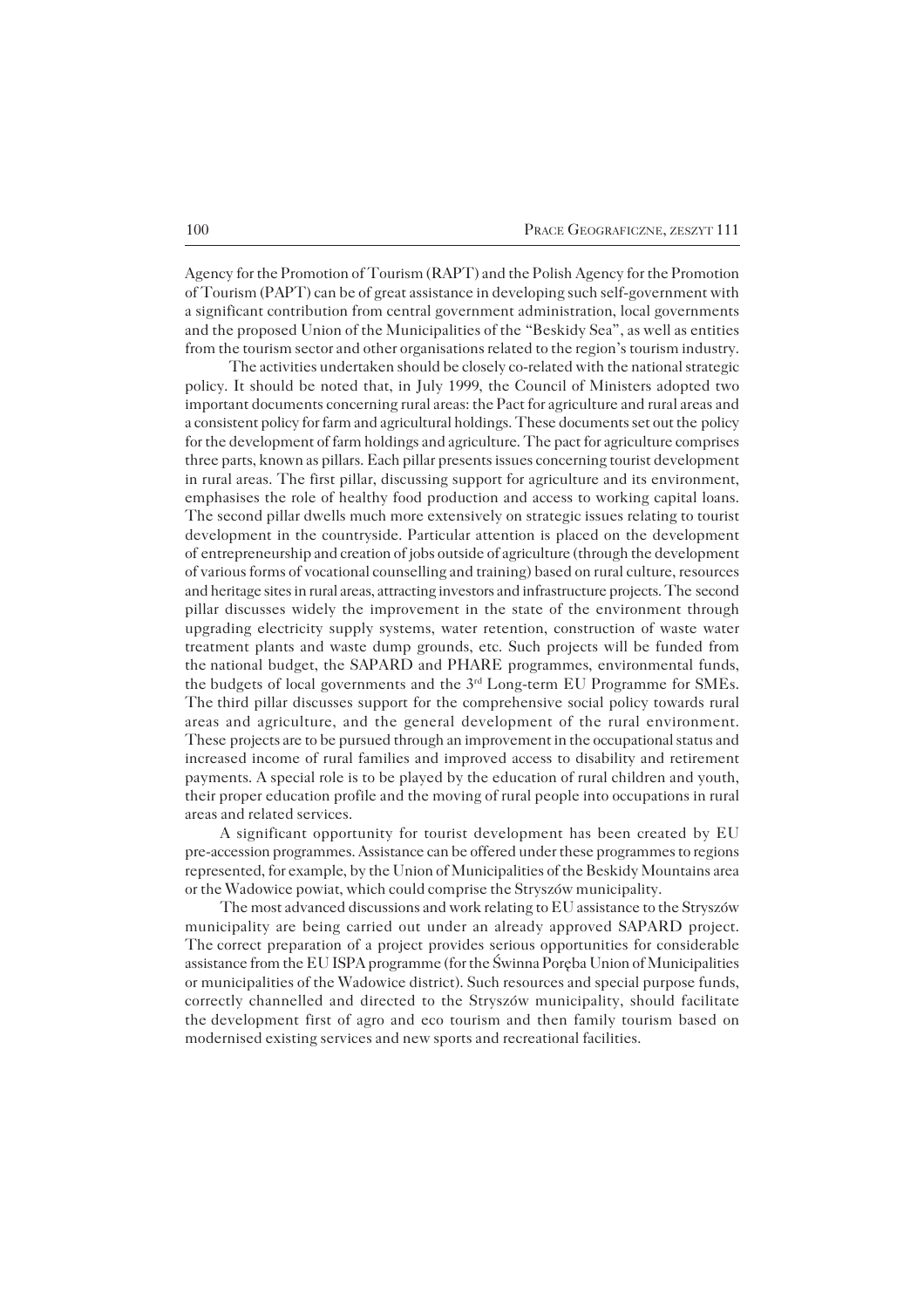#### **References**

Borkowska E.,1993, *Gmina jako podmiot polityki ekorozwoju*, Instytut na rzecz Ekorozwoju, Warszawa.

- Burzyński T., Nowakowski M., Prażanowski B., Sacha S., 2001, *Turystyka* [w:] *Strategia rozwoju Małopolski*, t. 2, Urząd Marszałkowski, Kraków.
- *Ekologia wsi*, 1994, Materiały z IV Ogólnopolskiego Forum, Praca zbiorowa, NFOŚiGW, Solina.
- *Ekologiczna gmina*, 1998−1999, J. Łopata−Wietrzna (red.), miesięcznik poszczególne numery, ECEAT – Poland, Stryszów.
- *Ekorozwój dla turystyki turystyka dla ekorozwoju*, 1999, TTG (Travel Trade Gazette) Poland 7 (90), Warszawa.
- *Gmina, Przedsiębiorczość, Promocja, Studia Regionalne i Lokalne*, 1992, P. Gieorgic, G. Gorzelak (red.), 7 (40), Uniw. Warsz., Warszawa.
- Janowski T., 1994, *Higieniczno−sanitarne aspekty środowiska wiejskiego a zdrowie ludzi i zwierząt,* [w:] *Środowisko a zdrowie*, Materiały z III sesji naukowej, Częstochowa.
- Kamieniecka J., 1998, *Ekopolityka w turystyce. Raport o zmianach możliwych i potrzebnych*, Instytut na rzecz Ekorozwoju. Warszawa.
- Kochański K., 1998, *Rowerem wokół Krakowa*, Wędrowiec 2 (34).
- Koreleski K., 1998, *Ekorozwój terenów wiejskich,* [w:] *Planowanie, Zarządzanie i Ochrona środowiska*, Europejski Inst. Kształcenia Podyplomowego, Polit. Świętokrzyska, Kielce.
- Kowalkowski A., Żygadło M., 1998, *Planowanie, Zarządzanie i Ochrona środowiska*, Europejski Inst. Kształcenia Podyplomowego, Polit. Świętokrzyska, Kielce.
- Kowalak A., 1993, *Ekologia wsi*, materiały z III Ogólnopolskiego Forum, Solina 27−29 IX 1993, CEEW, Krosno.
- Kozłowski S., 1993, *Ekorozwój w gminie*, Wyd. Ekonomia i Środowisko, Białystok–Kraków.
- Kruczek Z., 1997, *Atrakcje turystyczne jako element jakości produktu turystycznego,* [w:] *Rozwój jakości usług w turystyce*, IT w Krakowie, Kraków.
- Krzymowska−Kostrowicka A., 1997, *Geoekologia turystyki i wypoczynku*, PWN, Warszawa.
- Kudłacz T., 1993, Programowanie rozwoju społeczno−gospodarczego na szczeblu lokalnym, AE Kraków.
- Kurek W., 1990, *Wpływ turystyki na przemiany społeczno−ekonomiczne obszarów wiejskich Polskich Karpat*, Rozpr. Hab. UJ,194, Kraków.
- *Lokalna polityka turystyczna i marketing, materiały szkoleniowe dla samorządów lokalnych,*1997, Burzyński T. (red.), UKFiT, CEKT, IT, Kraków.
- *Lokalna Polityka Turystyczna i Marketing*, Praca zbiorowa, 1997, Centrum Edukacji Kadr Turystycznych w Krakowie, IT w Krakowie, Kraków.
- Łopata J., Wietrzny K., 1999, *Holiday on Organic Farm in Poland 1999−2000*, ECEAT–Poland, Stryszów.
- *Master plan−narzędziem ekorozwoju gminy*, F. Piontek (red.), 1995, Śląsk, Katowice.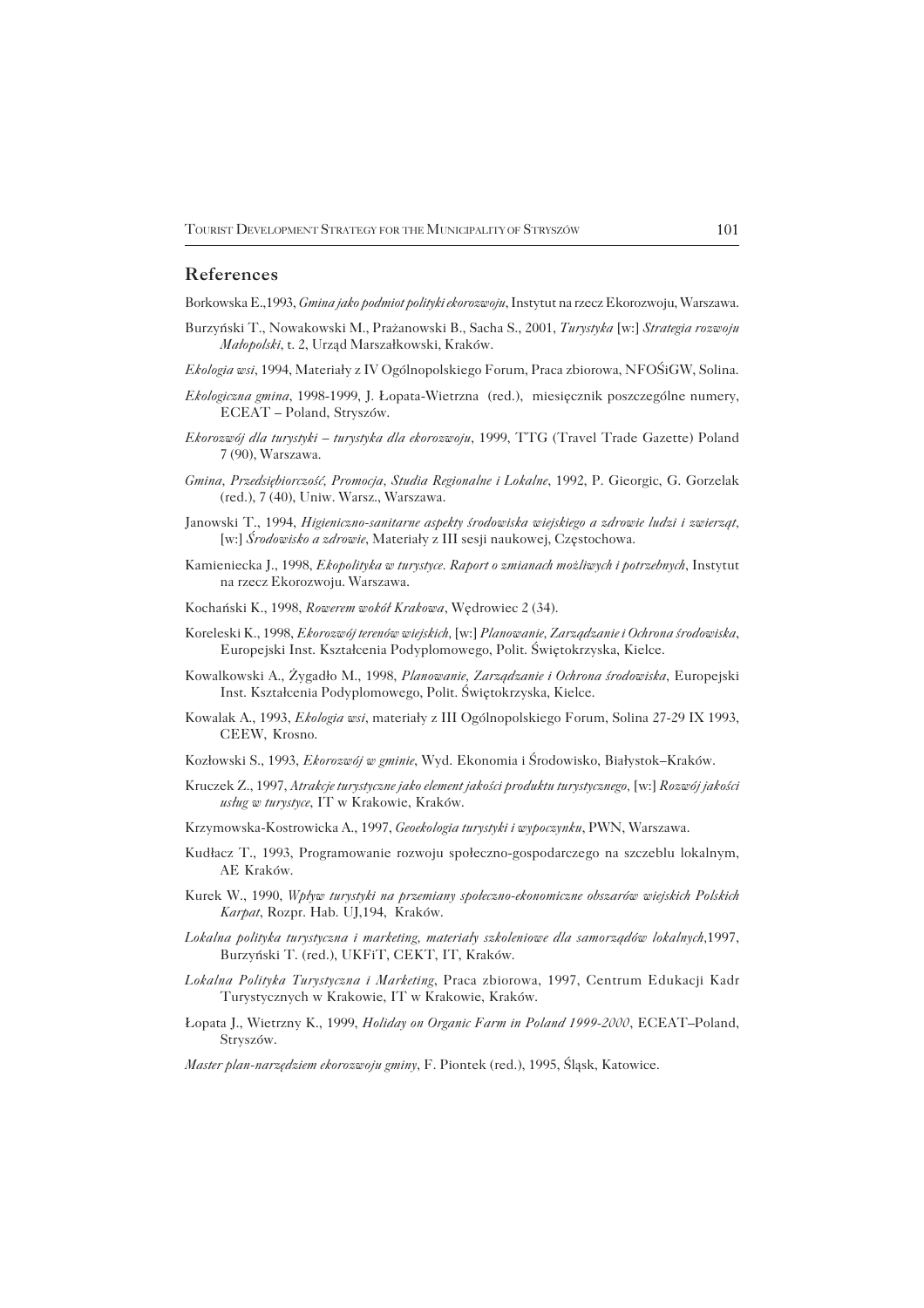*Materiały Pokonferencyjne, Planowanie Regionalne i Systemy Informacji Geograficznej*, 1993, Kraków−Przegorzały, 8−10.XII. 1993.

Melzer A., 1988, *Świnna Poręba – przekształcenia otoczenia*, Miasto, 7, Warszawa.

- Nowakowski M., 1994, *Warunki wypoczynku codziennego w Krakowie*, Problemy Turystyki, Kraków.
- Nowakowski M., Kwiecień I., 1996, *Próba systemowego podejścia do waloryzacji środowiska człowieka dla potrzeb turystyki i rekreacji*, Folia Turistica 6, Kraków.
- Nowakowski M., Prażanowski B., 1998, *Strategia rozwoju turystyki w woj. częstochowskim*, Problemy Turystyki 3−4, Warszawa.
- Nowakowski M., 2000, *Strategia rozwoju gminy Stryszów przez turystykę*, prace naukowo−badawcze GWSH w Katowicach, Para, Katowice.
- Otmianowski T., 1998, *Inżyniera rolnicza a środowisko, Planowanie, Zarządzanie i Ochrona środowiska*, Europejski Inst. Kształcenia Podyplomowego, Polit. Świętokrzyska, Kielce.
- *Polityka zrównoważonego rozwoju w turystyce*, Praca zbiorowa, 1998, Instytut na rzecz Ekorozwoju, materiały z seminarium w dn. 8 XII 1998, Warszawa.
- *Poradnik zarządzania usługami komunalnymi*, 1996, Booz Allen & Hamilton, Fundusz Współpracy, MUNICIPIUM, Warszawa.
- Prażanowski B., Nowakowski M., i in., 1999, *Strategia rozwoju woj. małopolskiego turystyka*, IT Kraków.
- Radecki W., 1992, *Rola polityki regionalnej i samorządu terytorialnego w ochronie środowiska naturalnego*, Europ. Stowarzyszenie Ekonomistów Środowiska i Zasobów Naturalnych, Oddział Polski, Ekonomia i Środowisko 5, Kraków.
- Sewerniak J., 1995, *Działania aktywizacyjne pod kątem rozwoju turystyki w gminie*, ODR w Zarzeczewie, Włocławek.
- Sikora J., 1999, *Organizacja ruchu turystycznego na wsi*, WSiP, Warszawa.
- *Stan i kierunki rozwoju polskiej turystyki w latach 1997−99*, 1998, raport, UKFiT, Warszawa.
- Starzewska−Sikorska A., 1994, *Ocena oddziaływania na środowisko jako narzędzie planowania przestrzennego w ekorozwoju*, Wyd. Ekonomia i Środowisko, Białystok.
- *Strategia Rozwoju Krajowego Produktu Turystycznego*, 1997, UKFiT, Warszawa.
- *Studium Zagospodarowania Przestrzennego gminy Stryszów (mapy w podziałce 1:10 000 oraz tekst), materiały podstawowe*, 1999, Bielsko Biała–Stryszów.
- Szlachta J., 1999, *Programowanie rozwoju regionalnego w Unii Europejskiej*, Studia Komit. Przestrz. Zagosp. Kraju, t. 105, PWN, Warszawa.
- *Turystyka w rozwoju regionalnym, Materiały szkoleniowe dla samorządów lokalnych,* Burzyński T. (red.), 1996, CEKT w Krakowie, IT, Kraków.
- *Województwo krakowskie w latach 1990−94*, Praca zbiorowa, 1995, Wydział Polityki Regionalnej i Przestrzennej UW w Krakowie, Kraków.
- Wysocka E., Koziński J., 1992, *Strategia rozwoju gminy*, Wyd. Samorządowe Fundacji Rozwoju Demokracji Lokalnej, Warszawa.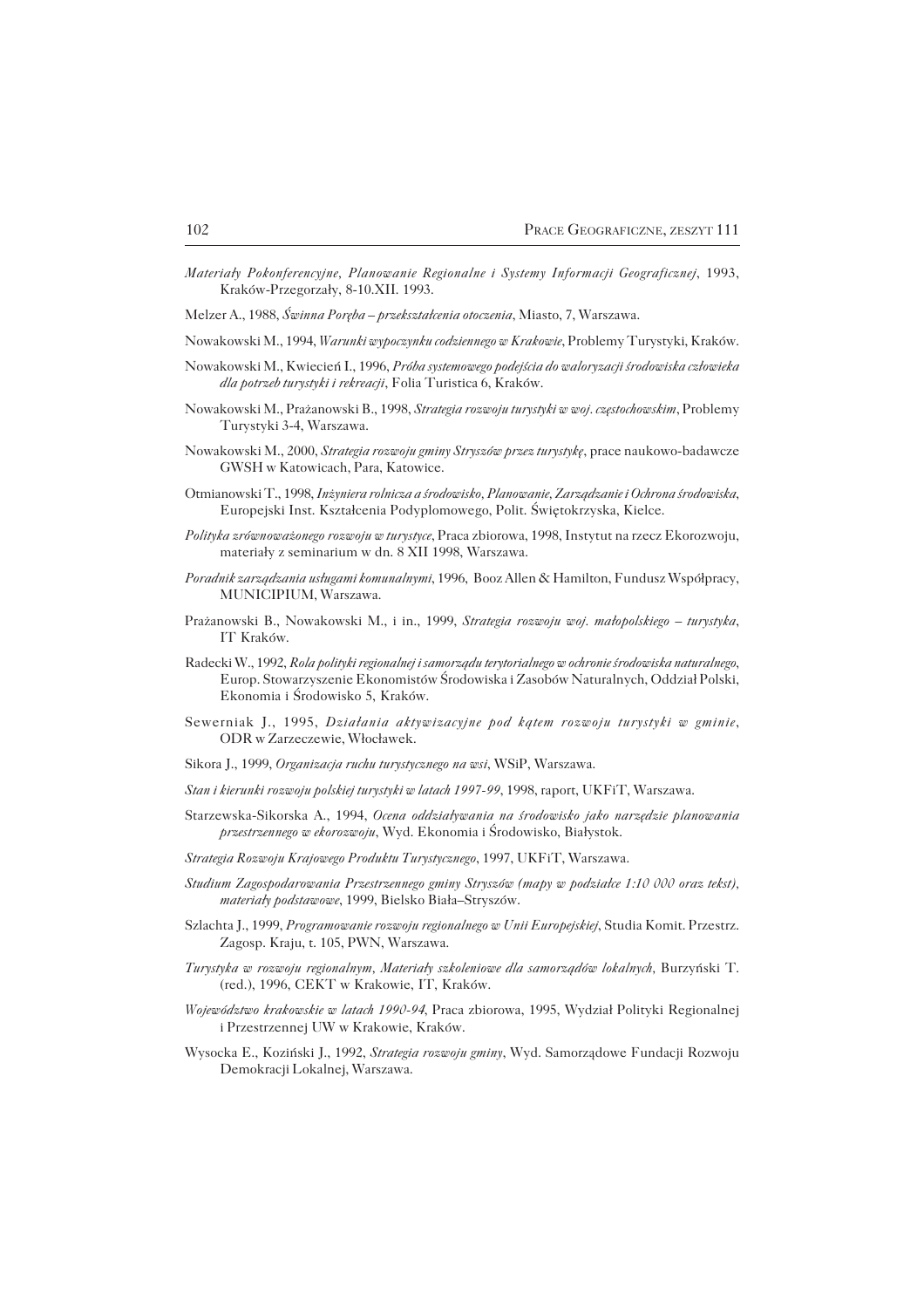Wyrwicz E., Agroturystyka szansą wsi, 1997, *Lokalna polityka turystyczna i marketing,−materiały szkoleniowe dla samorządów lokalnych*, UKFiT, CEKT, IT, Kraków.

Zagajewski T., 1999, *Bezpieczny wypoczynek dzieci i młodzieży*, ATH, Łódź.

*Zbiornik Wodny Świnna Poręba w budowie, fotomapa, 1:20 000, mapa informacyjna*, 1999, Okręgowa Dyrekcja Gospodarki Wodnej w Krakowie.

*Atlas m. woj. krakowskiego*, 1979, PAN, Kraków.

*Mapy w podziałce: 1:25 000, 1:50 000,* 1991, PPWK Wrocław.

#### **Materiały niepublikowane :**

*Program ekorozwoju gminy Stryszów*, 1998, ALL−CON – Firma Inżynierska, Bielsko Biała. *Program Ochrony Środowiska Województwa Bielskiego do 2015 r*., 1996, UW, Bielsko Biała. Materiały Okręgowej Dyrekcji Gospodarki Wodnej w Krakowie, ul. Piłsudzskiego 22. Materiały statystyczne z różnych lat, Urząd Gminy Stryszów. Materiały i opracowania ECAET – Poland, Stryszów (Łopata−Wietrzna J.)

### **Strategia rozwoju turystyki w gminie Stryszów**

#### **Streszczenie**

Stryszów kojarzy się w zakresie turystyki z Kalwarią Zebrzydowską (wpisaną naListę Światowego Dziedzictwa Kulturowego UNESCO); jako centrum ruchu pielgrzymkowego Polski południowej, bądź z Wadowicami, w mniejszym stopniu zaś jako obszar turystyki związanej ze środowiskiem naturalnym. Obszar omawianego rejonu, postrzegany jest bowiem tak, jakby jego podstawowe i najcenniejsze walory znajdowały się bliżej Krakowa. Teren gminy Stryszów może zaoferować atrakcyjny pobyt a także umożliwić poznanie rejonu, dzięki odpowiedniemu położeniu gminy w systemie dróg bitych i kolejowych oraz w pobliżu takich centrów turystycznych, jak Kraków, Wieliczka, Lanckorona, Kalwaria Zebrzydowska, Oświęcim, Wadowice czy Sucha Beskidzka. Docentrów tych z terenu gminy Stryszów swobodnie można dotrzeć w niepełną godzinę. W niewielkiej odległości znajdują się również atrakcyjniejsze walory przyrodnicze parki narodowe i krajobrazowe, historyczne miejsca i liczne zabytki, centra kultury materialnej, nauki i religii. Jednocześnie do terenu gminy Stryszów blisko jest z okręgów o silnie przekształconym środowisku i dużym potencjale ludnościowym, znajdujących się napółnocnym−zachodzie (GOP ok. 80 km) i północnym−wschodzie (Aglomeracja Krakowska – ok. 30 km). Obszar gminy winien być postrzegany jako obszar oferujący wszystkie odmiany turystyki "wiejskiej", aktywnej i specjalistycznej. Takie podejście sprawiło, że w opracowaniu wydzielono utworzenie szereg turystycznych produktów podstawowych oraz produktów uzupełniających, związanych z turystyką i rekreacją specjalistyczno−hobbystyczną. Jednak obszar gminy Stryszów oferuje odpowiedni wypoczynek dzięki warunkom przyrodniczym; urozmaicona rzeźba i świat organiczny,